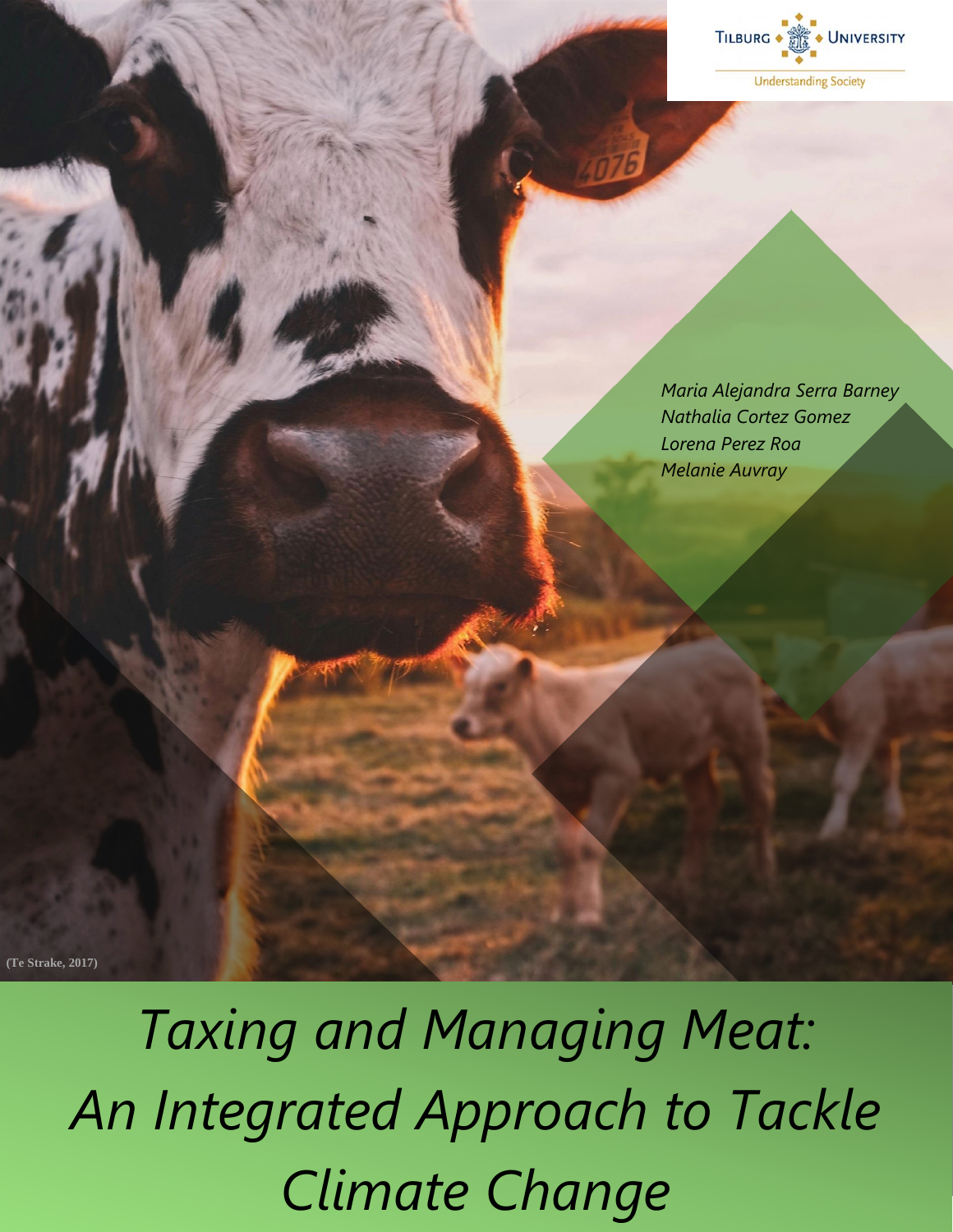## **ABSTRACT**

The livestock industry have become one of the main responsible for the current global climate crisis, however it still contributes significantly to food security as it is the main supplier of global nutrition, especially in developing countries. For this reason our project aims to the creation of a Global Tax Meat Scheme that will allow countries from all over the world to have a profound transition of the industry to cleaner livestock management while achieving a change on consumer's behavior.

Our project has the potential to make a difference considering that it takes into consideration the different realities between developed and developing economies; also because it not only targets states, but producers and consumers, focusing on education to raise awareness and a new sense of responsibility. At the same time, through the redistribution of the tax revenue, our project will foster innovation, which will allow the strengthening of food security.

## **THE TEAM**

Our team represents a broad range of nationalities, cultures and professional legal backgrounds, which allow us to have a broad and rich perspective about international development problems.

We are all undertaking graduate studies in International Law and Global Governance at Tilburg University which crossed three core areas: International Law and International Relations; Human Rights and Human Security; Global Sustainability and Environmental Law.

#### **Lorena Perez**

Nationality: Chile Undergraduate Education: LLB Universidad Gabriela Mistral in Santiago de Chile.

Prior to enrolling in the Master, Lorena had been developing her career as Attorney in the private and public areas. She served as acting Judge in Local Police Tribunal in Robinson Crusoe Island, she also worked as assistant attorney for the 29th Civil Court of Santiago and provided assistance to the Supreme Court of Chile as reviser attorney in the Civil Court Monitoring Department. Lorena also worked as

counselor for the Municipality of Juan Fernandez in Robinson Crusoe Island, and participated in the creation of a Sustainable Tourism Company, where she acquired knowledge related to biodiversity and environmental aspects. All these work experiences had allowed Lorena to develop a solid interest in Justice, Human Rights and Environmental issues which she has been further exploring thanks to her current studies at Tilburg University.

#### **Maria Alejandra Serra**

Nationality: Colombia

Undergraduate Education: LLB Universidad Icesi Prior to the enrolling in the Master, Maria had been developing her career as attorney in the private areas. She worked as a legal assistant in the legal department of the hospital Fundación Valle del Lili. After this, she joined the legal team of BTL Legal Group, a legal firm in Colombia, as the Coordinator of the Social Security area. However, her main interest has always related to environmental issues and human rights, and is hoping to pursuit a career as a researcher in this area.

#### **Melanie Auvray**

#### Nationality: France

Undergraduate Education: LLB University of Caen in France

Prior to enrolling in the Master, Melanie had been studying French private law, European law and International law. She has always been involved in environmental issues through activism and campaigning for environmental protection. For instance, she participated in the creation of a biological farm in Belgium in 2014. It is only been few months since she have had the opportunity to study these issues academically through the specialization of International Environmental Law.

#### **Nathalia Cortez Gomes**

Nationality: Brazil

Undergraduate Education**:** LLB Mackenzie Presbyterian University in Brazil.

During her studies she engaged in the research of Public and Private International Law, being orator on the XXI Inter American Moot Court Competition and part of the research group on the Moot Court of Foreign Direct Investment. She wants to aim her work on the protection of human rights trough responsible business conduct measures.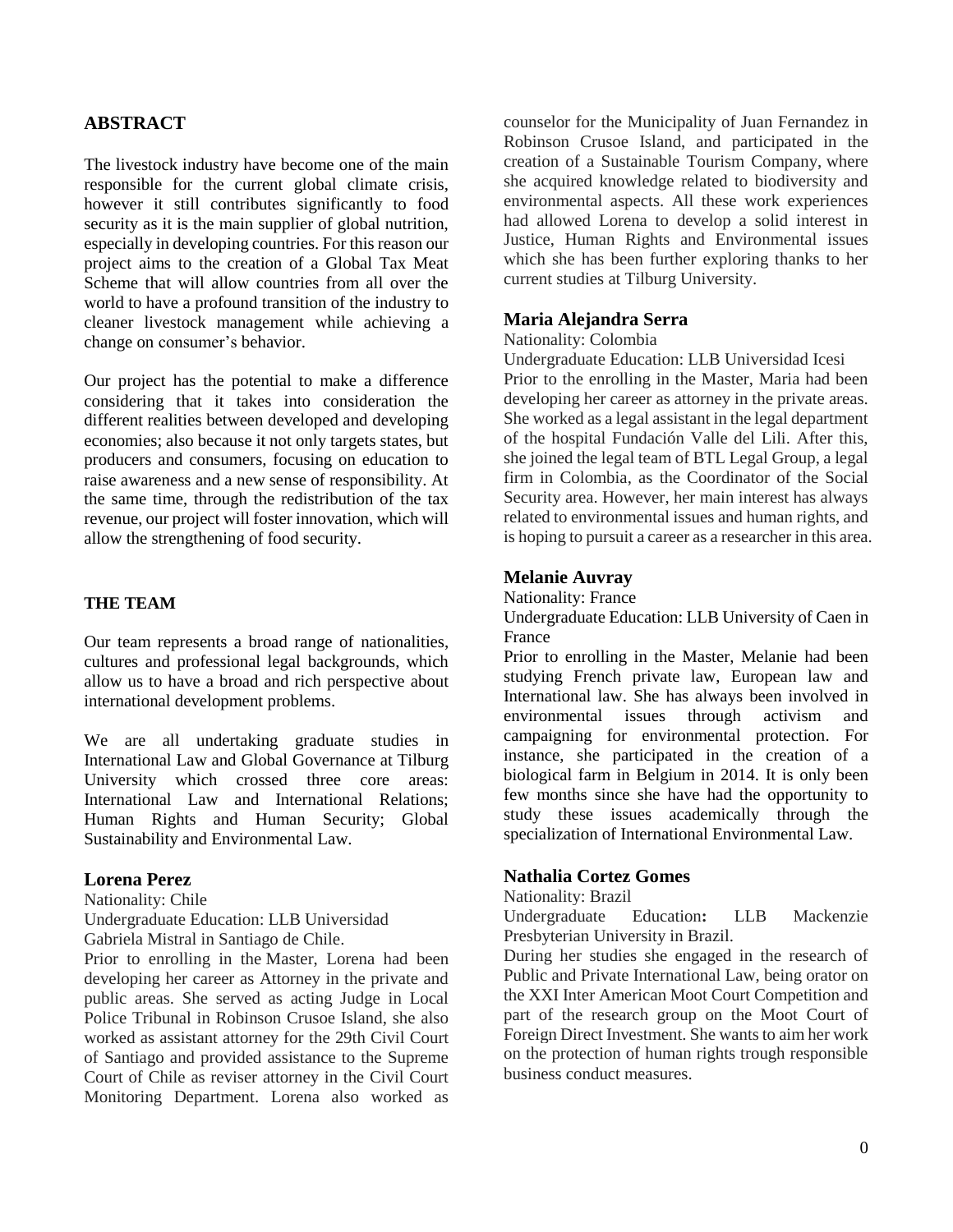# **INTRODUCTION**

Climate Change, constitutes one of the biggest challenges of our generation. Action and cooperation from every country is needed, as well as from every sector and industry.

While several actions to mitigate Climate Change have been developed in the most traditionally acknowledged pollutant industries, such as transportation, severe environmental impacts of Livestock industry has managed to remain in the shadows. In fact, a survey developed by Chatham House along with the Glasgow University in 2014<sup>1</sup>, revealed how misinformed are people regarding the real impact of the livestock industry and the important role it plays when it comes to Climate Change, demonstrating that livestock sector is not recognized by people as a contributor. As a matter of fact, one-quarter of them considered that 'meat and dairy production contributes either little or nothing to climate change<sup>'2</sup>.

 $\overline{a}$ 



(Behrend, n.d.)

Contrary to popular belief, studies have demonstrated that the Livestock industry contributes significantly to Climate Change. Indeed, production of livestock products involve the development of several activities which in combination generate direct or indirect environmental impacts. These effects occur during the different stages of the production chain, such as, through animal

<sup>1</sup> Rob Bailey, Antony Froggatt and Laura Wellesley, *Livestock – Climate Change's Forgotten Sector Global Public Opinion on Meat and Dairy Consumption* (2014)

*<sup>&</sup>lt;*[https://www.chathamhouse.org/sites/files/chathamhouse/field/field\\_document/20141203LivestockClimateCh](https://www.chathamhouse.org/sites/files/chathamhouse/field/field_document/20141203LivestockClimateChangeForgottenSectorBaileyFroggattWellesleyFinal.pdf) [angeForgottenSectorBaileyFroggattWellesleyFinal.pdf](https://www.chathamhouse.org/sites/files/chathamhouse/field/field_document/20141203LivestockClimateChangeForgottenSectorBaileyFroggattWellesleyFinal.pdf) > accessed 16 April 2018

<sup>2</sup> Rob Bailey, Antony Froggatt and Laura Wellesley, *Livestock – Climate Change's Forgotten Sector Global Public Opinion on Meat and Dairy Consumption* (2014)

*<sup>&</sup>lt;*[https://www.chathamhouse.org/sites/files/chathamhouse/field/field\\_document/20141203LivestockClimateCh](https://www.chathamhouse.org/sites/files/chathamhouse/field/field_document/20141203LivestockClimateChangeForgottenSectorBaileyFroggattWellesleyFinal.pdf) [angeForgottenSectorBaileyFroggattWellesleyFinal.pdf](https://www.chathamhouse.org/sites/files/chathamhouse/field/field_document/20141203LivestockClimateChangeForgottenSectorBaileyFroggattWellesleyFinal.pdf) > accessed 16 April 2018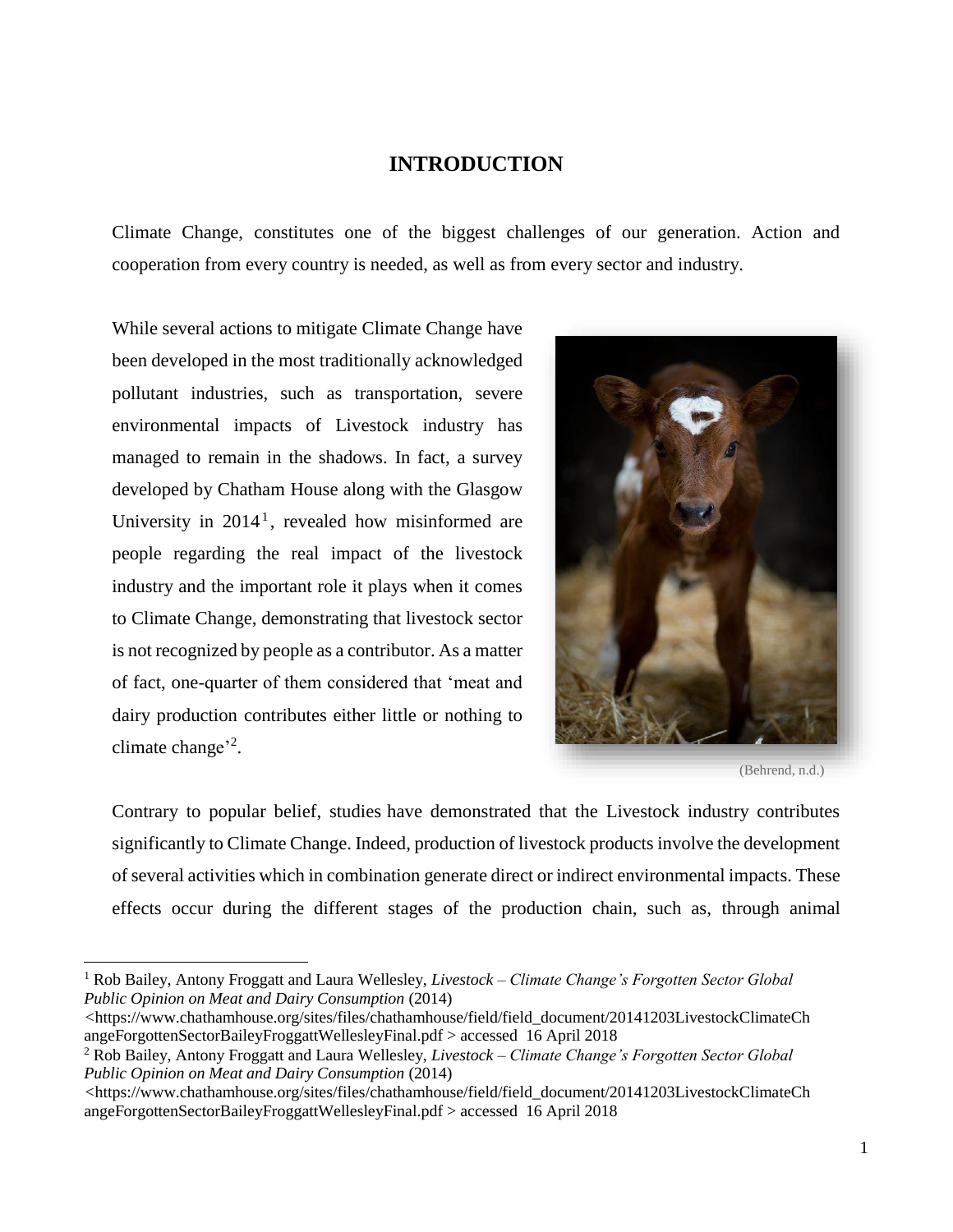physiology (enteric fermentation, respiration and excretions), animal housing, feed crops, manure handling, processing of livestock products and sub products, transportation and land use for livestock production (deforestation, desertification)<sup>3</sup>.

On the other hand, the importance of the industry must be recognized, as its impacts reach several arenas such as social equity, economic development and public health issues<sup>4</sup>. This sector occupies a strong place in the economies of both developed and developing countries, and continues to grow. This phenomenon obeys mostly to the increase of the world population which has bring in turn a huge rise in the consumption of meat<sup>5</sup>. In fact, Livestock is one of the main food sources in the world, representing a 17% of the calories and a 33% of the protein consumed globally<sup>6</sup>. In poor countries, livestock products consumption is related with the reduction of mortality and the improvement of cognitive development of children<sup>7</sup>, which leads to believe, at first, that meat/dairy consumption is an assertive risk reduction strategy for vulnerable communities.

# According to Philip<sup>8</sup>:

'The total meat production in developing countries tripled between 1980 and 2002, from 45 to 134 million tons (…) in countries that experienced rapid economic growth, particularly in East Asia (…). In developed countries, on the other hand, production and consumption of livestock products are now growing only slowly or stagnating, although at high levels. Even so, livestock production and merchandizing in industrialized countries account for 53 per cent of agricultural GDP'*.*

Even though there is a commitment and a mandate under the different treaties and agreements according to which, countries have to meet their greenhouse gas emission goals, livestock industry is not really targeted, so these objectives won't be met as the projections indicate that animal

<sup>3</sup> [Melissa](https://www.sciencedirect.com/science/article/pii/S221209631730027X) M. et al, *Climate change and livestock: Impacts, adaptation, and mitigation*, (2017) SD available at: [https://www.sciencedirect.com/science/article/pii/S221209631730027X,](https://www.sciencedirect.com/science/article/pii/S221209631730027X) accessed on April 2, 2018. Page 151

<sup>4</sup> Philip Thornton, *Livestock production: recent trends, future prospects* (2010) Philos Trans R Soc 2853.

<sup>5</sup> Tony Weis, *The Ecological Hoofprint : The Global Burden of Industrial Livestock* (2013). Zed Books, available at: <https://ebookcentral.proquest.com/lib/uvtilburg-ebooks/detail.action?docID=1644030> accessed on August 11, 2018. Page 1

<sup>6</sup> Philip Thornton, Mario Herrero and Polly Ericksen, *Livestock and climate change* (2011) Livestock Exchange Issue Brief 3, 1,1

<sup>7</sup> Ibid

<sup>8</sup> Philip Thornton, *Livestock production: recent trends, future prospects* (2010) Philos Trans R Soc 2853, 2853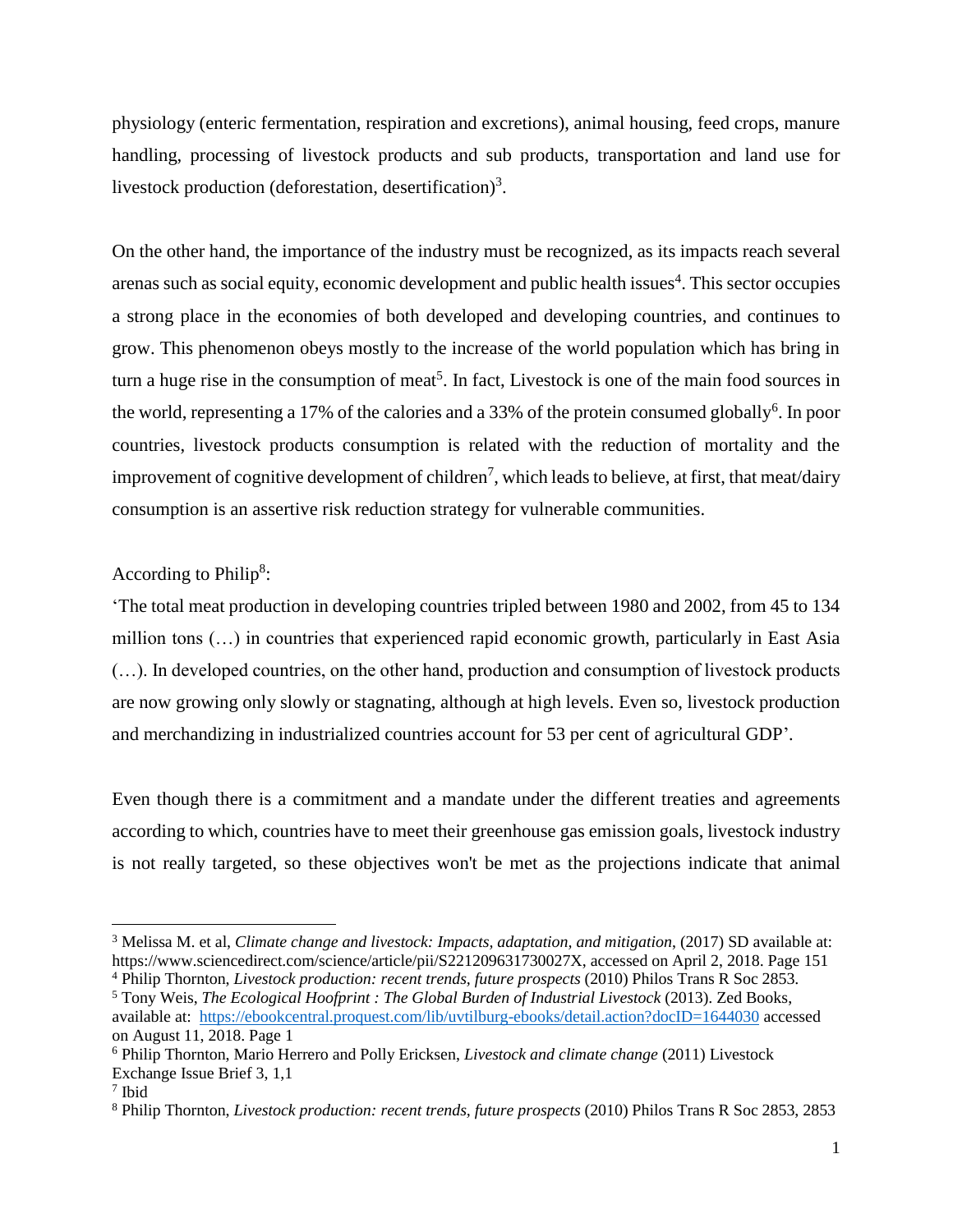product consumption will continue to increase<sup>9</sup>. UNFCCC and Kyoto Protocol only formulate a fragmented set of rules'<sup>10</sup> and the Paris Agreement gives general recommendation that prioritize food security rather than targeting livestock industry. Still, for some scholars, it does not mean that Paris Agreement will not have an impact on agriculture since the 'Parties are required to engage in adaptation planning processes and building the resilience of socioeconomic systems, which obviously also include agriculture policies<sup>11</sup>.

The risk that Climate Change represents for our planet, is the reason why in this paper we adopt a practical approach in order to provide a feasible global solution that at the same time can be as equitable as possible, taking into account the nature of the livestock industry, its positive and negative impacts and putting Climate Change phenomena as the center of the problem<sup>12</sup>.

In this order of things, our proposal, as will be further explain, shall consist of the establishment of the "Global Meat Tax Scheme" which is comprised of several components. Firstly, it involves the application of taxes on meat, inspired upon food taxation experiences in Denmark; secondly each State, according to their own national reality and institutions will have to collect and distribute the tax revenues which will be utilized to invest in cleaner industry developments; thirdly, and in order to secure transactions, the application of Blockchain technology to the system becomes substantial and completes the equation necessary to implement a scheme that will ultimately reduce in a significant manner GHG emission produced by the Livestock sector, tackling Climate Change. For this to work, an international organization will be in charge of supervising and assessing the compliance of the states and the correct utilization of the funds.

l

<https://www.cambridge.org/core/journals/animal/article/roles-of-livestock-in-developingcountries/F349D13CBF84599AF44952632BC2E48C/core-reader>

<sup>9</sup> European Parliament, *What if animal farming were not so bad for the environment* (2017) [<http://www.europarl.europa.eu/RegData/etudes/ATAG/2017/598619/EPRS\\_ATA\(2017\)598619\\_EN.pdf>](http://www.europarl.europa.eu/RegData/etudes/ATAG/2017/598619/EPRS_ATA(2017)598619_EN.pdf) accessed on 05 May 2018

<sup>10</sup> Bob O'Sullivan and Charlotte Streck, *Forestry and Agriculture under the UNFCCC: A Jigsaw Waiting to be Assembled*? (The Oxford Handbook of International Climate Change Law, 2016)

<sup>&</sup>lt;sup>11</sup> Jonathan Verschuuren, *The Paris Agreement on Climate Change: Agriculture and Food security (2016)* 4 EJRR accessed 16 April 2018

<sup>12</sup> M. Herrero et al, *Roles of livestock in developing countries* (2013) CUP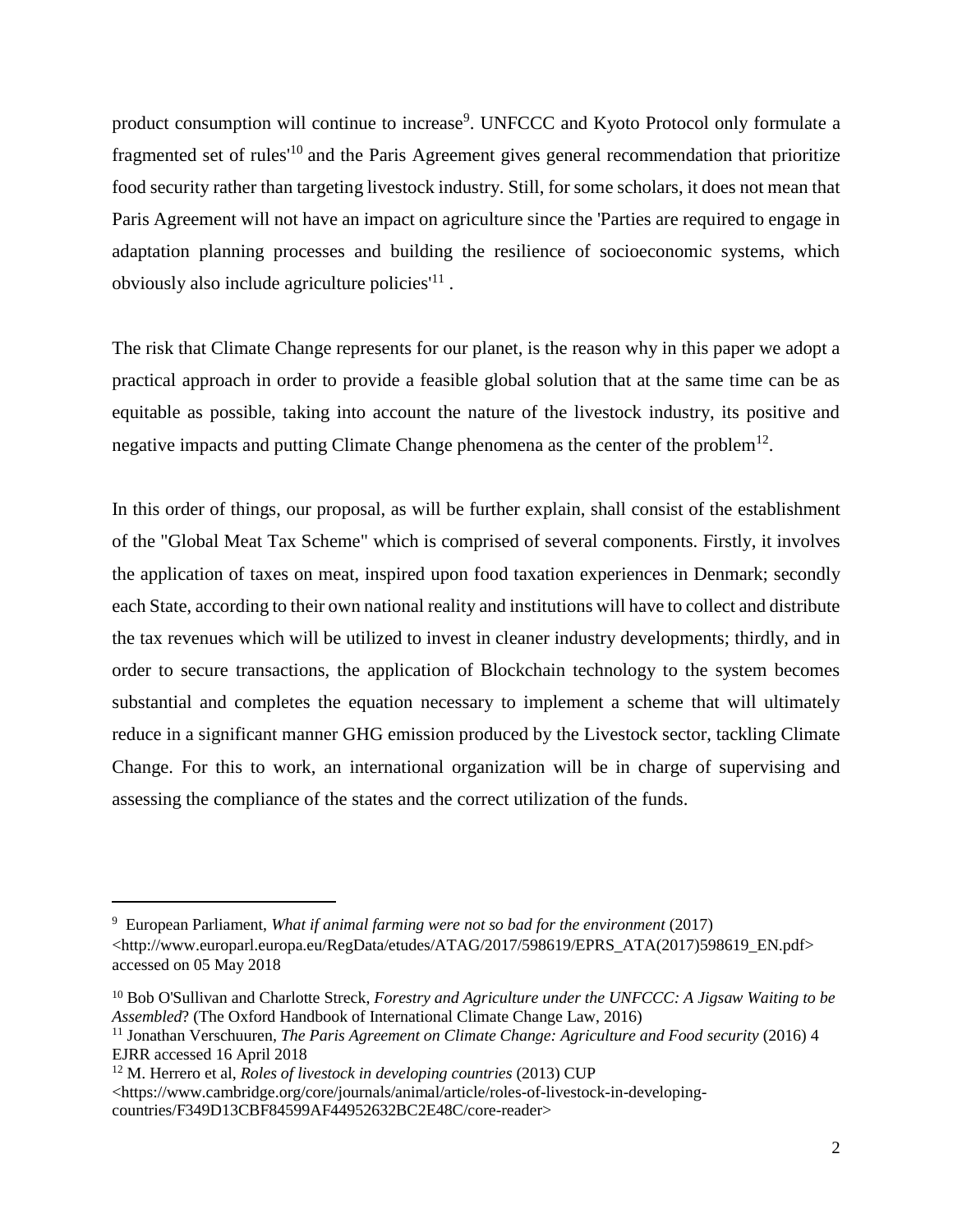# **THE PROBLEM**

## **1. Issues of Livestock industry: Impact on Climate Change**

## **1.1 GHG Emissions**

According to the IPCC, the main cause of climate change is the increase of the ''Greenhouse effect<sup>"13</sup>. Without this natural process the average temperature at the earth surface would be below the freezing point of water, which means that the earth's natural greenhouse effect is what makes life viable in our planet<sup>14</sup>. However, due to human activities the greenhouse gasses have increased significantly in the atmosphere, causing the retention of more heat from the sun, therefore causing global warming<sup>15</sup>. Also, since they are stable and can remain in the atmosphere for centuries, they have a lasting impact on the environment<sup>16</sup>.

Livestock industry is commonly associated with negative environmental impacts, due to the large GHG emissions generated in the entire chain production of Livestock industry. This happens, through animal physiology (enteric fermentation, respiration and



excretions), animal housing, feed crops, manure handling, processing of livestock products and sub products, transportation and land use for livestock production (deforestation, desertification).<sup>17</sup>

 $13$  (Ipcc.ch, 2018)

 $14$  Ibid.

<sup>15</sup> Ibid.

<sup>16</sup> Ibid

<sup>&</sup>lt;sup>17</sup> M. Rojas-Downing et al, *Climate Change and livestock: Impacts, adaptation and mitigation.* (Climate Risk Management, 2017) 151.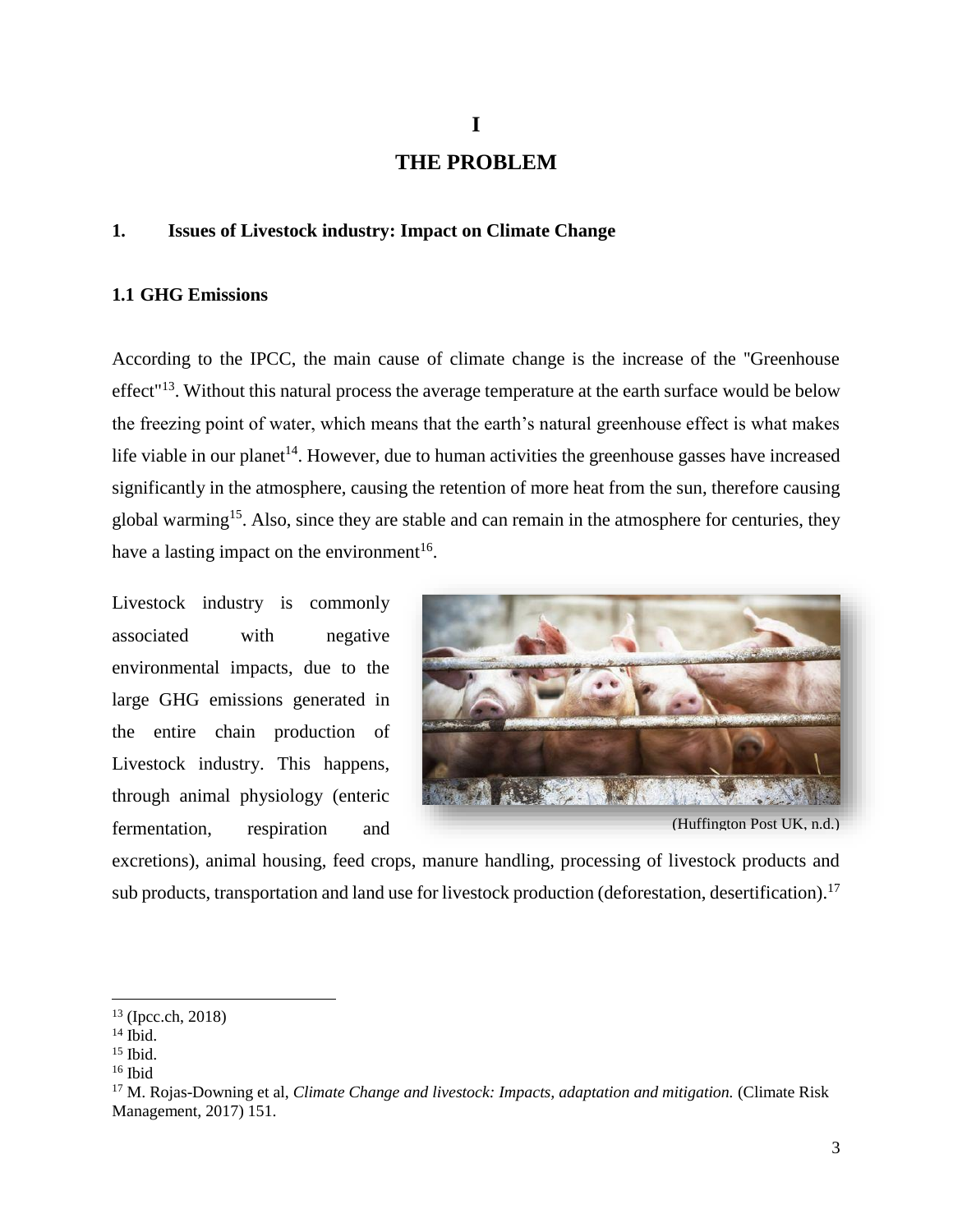Livestock industry alone is responsible for 14.5% of the annual worldwide Greenhouse Gas (GHG) emissions of Carbon Dioxide ( $CO<sub>2</sub>$ ), Methane (CH<sub>4</sub>) and Nitrogen Dioxide (N<sub>2</sub>O), exceeding the emissions produced by the entire global transportation sector <sup>18</sup>. Cattle, Buffalo and small ruminants are the main contaminators, largely due to the CH<sup>4</sup> emissions produced through enteric fermentation, that accounts for 30% of the global methane emissions<sup>19</sup>. In the case of pigs and chicken, the largest source of emissions comes from feed productions, which includes fertilizer production, machinery use and feed transportation<sup>20</sup>.



<sup>&</sup>lt;sup>18</sup> M. Rojas-Downing et al, *Climate Change and livestock: Impacts, adaptation and mitigation.* (Climate Risk Management, 2017) 152

<sup>19</sup> M. Rojas-Downing et al, *Climate Change and livestock: Impacts, adaptation and mitigation.* (Climate Risk Management, 2017) 155

<sup>20</sup> Ibid.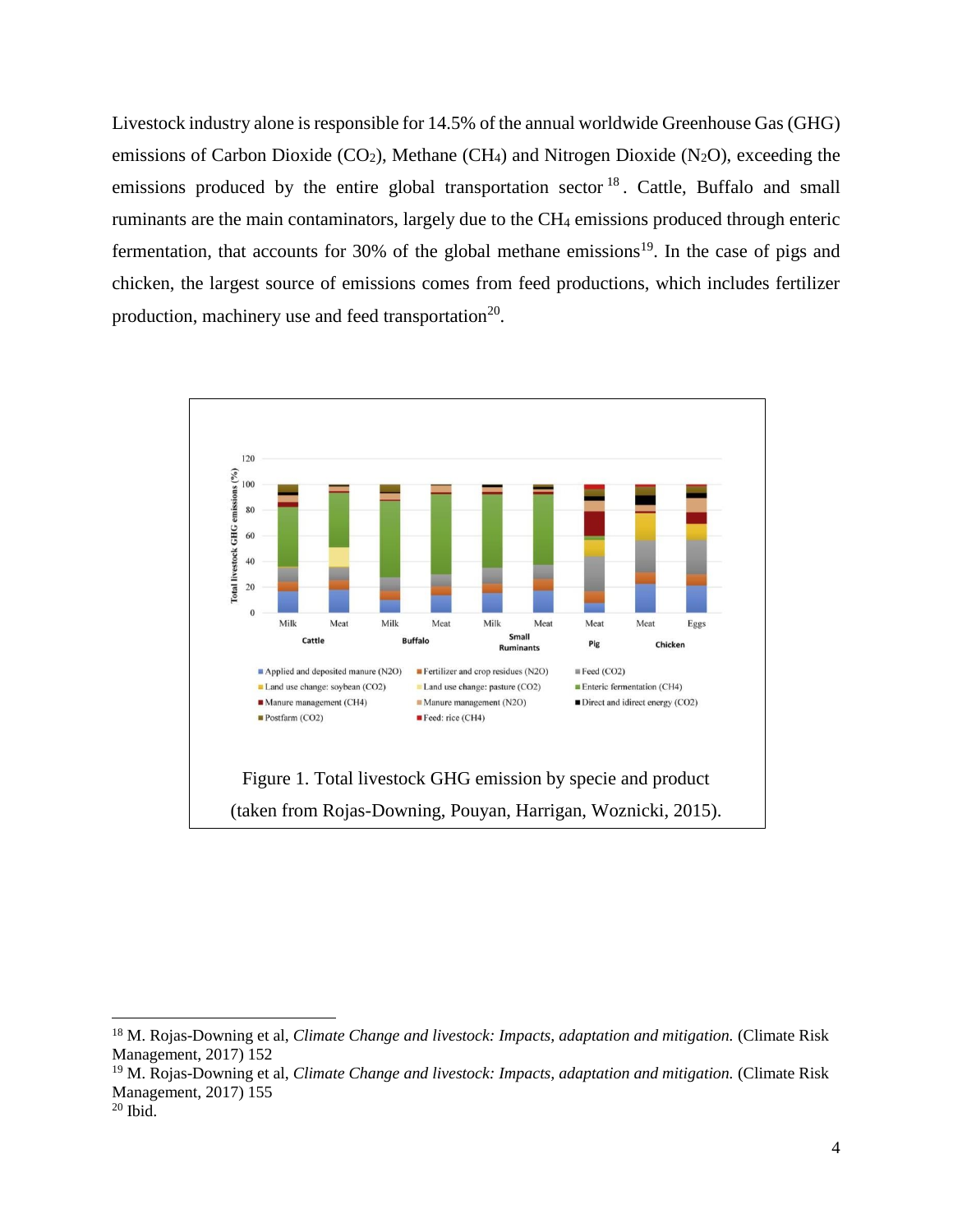Likewise, the Chatham House established the GHG emission per kg of meat which can be observed in the following chart<sup>21</sup>:



# **1.2 Use of land and water**

A second problem that we want to highlight is the amount of resources necessary for the effective operation of livestock industry, such as the use of large land areas as well as millions of gallons of water.

Deforestation is one of the most concerning consequences when it comes to livestock production. According to the FAO during the 1990s, the deforestation to grow crops and graze livestock for meat and dairy production<sup>22</sup> increased by 94.000 square kilometers a year, an area equivalent to the size of Portugal; forested areas in Central America decreased by almost 40% in the last 40 years; and Latin American countries started to convert forest land to pasture and croplands. Between 2004 and 2005 alone, soybean crops for animal feed replaced 1.2 million hectares of rainforest<sup>23</sup>. This have a large impact in the climate crisis, considering that the clearing and burning of the trees releases billions of tones of  $CO<sub>2</sub>$  and other GHG into the atmosphere<sup>24</sup>, causing

<sup>21</sup> Chatham House, *Changing Climate, Changing* Diets 2015

<sup>&</sup>lt;sup>22</sup> (Cattle Ranching and Deforestation,  $2005$ )

<sup>23</sup> M. Rojas-Downing et al, *Climate Change and livestock: Impacts, adaptation and mitigation.* (Climate Risk Management, 2017) 155

<sup>24</sup> (Cattle Ranching and Deforestation, 2005)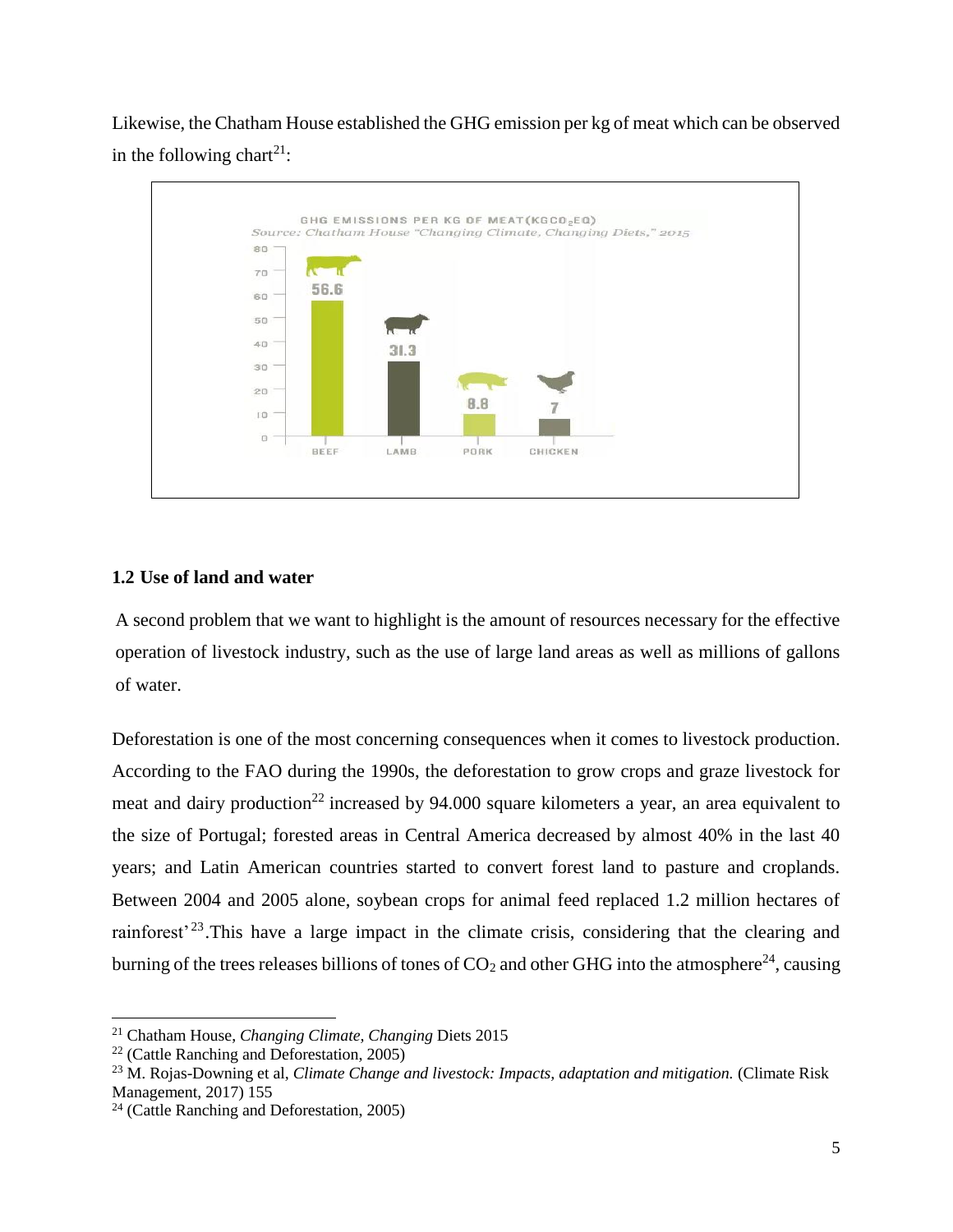one quarter of all anthropocentric carbon emissions<sup>25</sup> and, since grass absorbs less  $CO<sub>2</sub>$  than trees, the remaining forested areas cannot absorb the same amount of  $CO<sub>2</sub>$  anymore, which consequently increases the presence of this gas in our atmosphere<sup>26</sup>.

With regard to water use, the water footprint can vary depending on the local weather, production systems and animal productivity<sup>27.</sup> According to Mekonnen and Hoekstra, who calculated an average forseven countries (Australia, Brazil, China, India, the Netherlands, Russia and the United States) based on three production systems (grazing, mixed and industrial), the ´water footprint in beef production is 14.414 L/kg; in pork production is 4.907 L/kg; in chicken production is 3.545 L/kg; in eggs production is 2.592 L/kg; and in milk is 863 L/kg<sup>-28</sup>.

In addition, the existence of other sources associated to livestock chain of production such as marine and land-based industries, which are grown in order to feed livestock, has been estimated to reach up to half the entire annual catch of marine organisms.<sup>29</sup>

## **1.3 Food security**

Livestock industry contributes significantly to food security as it is the main supplier of global calories, proteins, and essential micronutrients<sup>30</sup>. The animal production is a good alternative in some developing countries that have difficulties growing crops, and find in livestock production the solution to ensure the nutrition of their population<sup>31</sup>. However relying almost exclusively in livestock products entails risks for human health and food security itself.

 $25$  Ibid.

<sup>26</sup> Ibid

<sup>27</sup> Michel Doreau et al., *Water use by livestock: A global perspective for a regional issue?* (Animal Frontiers, Volume 2, Issue 2, 1, 2012) 9

<sup>28</sup> M.M. Mekonnen., A. Y. Hoekstra, *The green, blue and grey water footprint of farm animals and animal product*s (UNESCO, Vol. 1: Main Report, 2010).

<sup>29</sup> Robert Goodland*, Livestock and Climate Change* (World Watch, 2009)

[<sup>&</sup>lt;http://www.worldwatch.org/files/pdf/Livestock%20and%20Climate%20Change.pdf> accessed 21 April 2018](http://www.worldwatch.org/files/pdf/Livestock%20and%20Climate%20Change.pdf) <sup>30</sup> Philip Thornton, Mario Herrero and Polly Ericksen, *Livestock and climate change* (2011) Livestock Exchange Issue Brief 3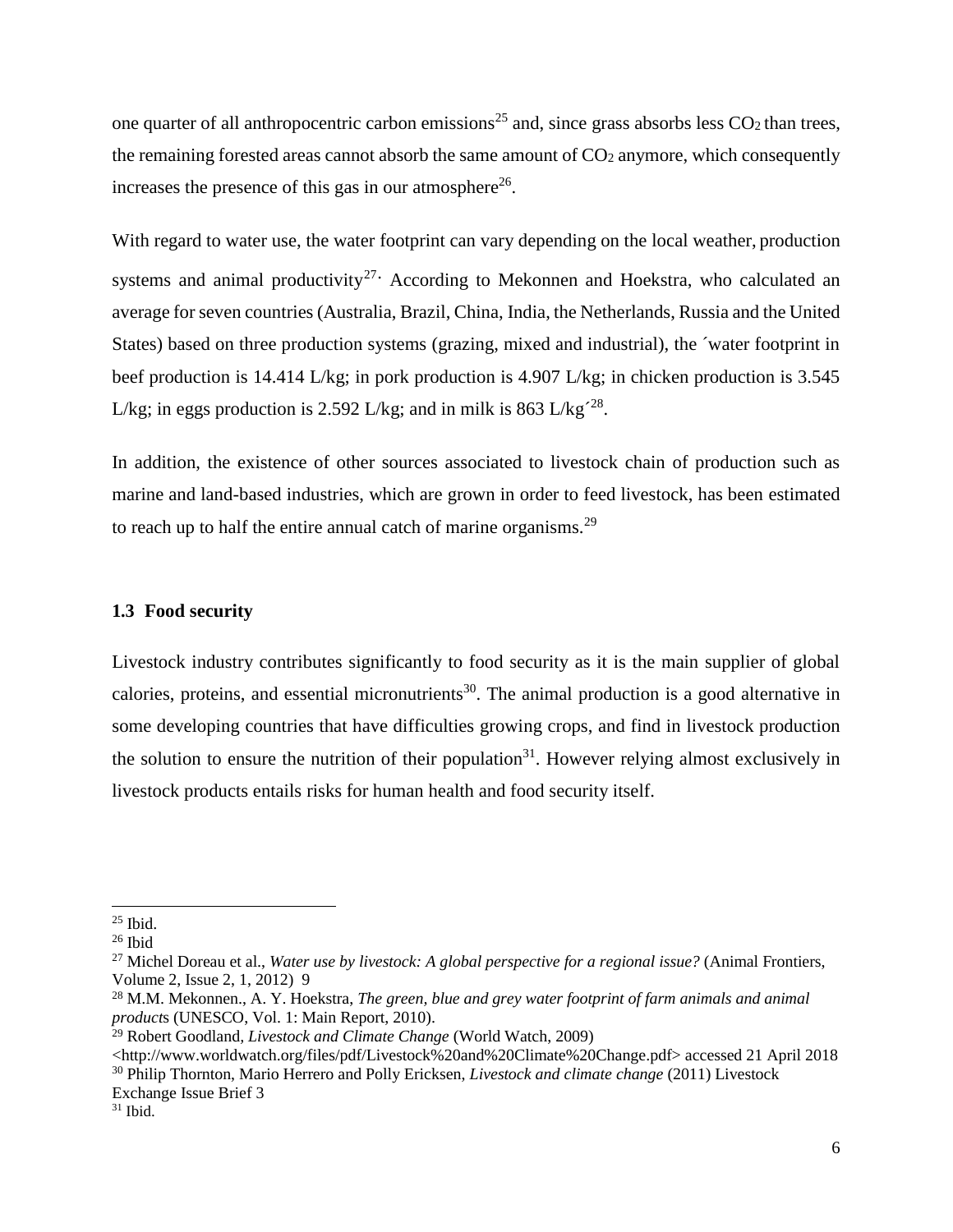The consumption of meat in developed countries is **five times higher** than in the developing countries<sup>32</sup>. And with a diet high in red meats and processed meats, people have a higher risk to develop colorectal cancer, pancreatic cancer and prostate cancer<sup>33</sup>. According to the World Health Organization (WHO) $^{34}$ , red meat (beef, veal, pork, lamb, mutton, horse and goat) has been classified as Group 2A, 'probably carcinogenic to humans'; and processed meat ('hot dogs', ham, sausages, corned beef, beef jerky, canned meat and meat-based preparations and sauces) as Group 1, 'carcinogenic to humans' <sup>35</sup>. In fact, studies have shown that diets high in red meat could be responsible for 50.000 cancer deaths per year worldwide<sup>36</sup>. Therefore, in order to reduce the risk of colorectal cancer, the WHO stresses the importance of the reduction on consumption of processed meat<sup>37</sup>. Thus, the leading role that meat products have in food security is questionable.

Regarding to food security and the climate crisis, the increase in the global temperature will have a direct impact on livestock animals, risking their lives and therefore global food security. The IPCC fifth assessment report identified that by 2100 the global average surface temperature may have an increase between 0.3C and 4.8C, which will have a direct impact on the body temperature of animals, creating heat stress and developing a condition known as "acclimation", which causes poor appetite, resulting in the weight loss of the animals, the increase of water consumption, reduction on milk production, and alteration on the reproductive functions and in the productive efficiency<sup>38</sup>. Likewise, a rise in the temperature will enable the acceleration in the growth of pathogens and parasites<sup>39</sup> that may generate shifts in disease spreading, outbreaks of severe disease or even introduce new diseases<sup>40</sup>, increasing the risk of morbidity and death of livestock.

 $\overline{a}$ 

<sup>35</sup> Same group as tobacco smoking and asbestos

<sup>32</sup> Ibid.

<sup>33</sup> Ibid.

<sup>34</sup> World Health Organization*, Q&A on the carcinogenicity of the consumption of red meat and processed meat* (2015) <http://www.who.int/features/qa/cancer-red-meat/en/> accessed 22 April 2018

 $36$  Ibid.

<sup>&</sup>lt;sup>37</sup> Ibid. Cf: "The IARC Working Group considered more than 800 different studies on cancer in humans (some studies provided data on both types of meat; in total more than 700 epidemiological studies provided data on red meat and more than 400 epidemiological studies provided data on processed meat)"

<sup>38</sup> Alessandro, Nardone et al*., Effect of climate changes on animal production and sustainability of livestock system* (2010) LIVEST SCI. 57, 69 <10.1016/j.livsci.2010.02.011> Accessed 15 April 2018.

<sup>39</sup> C.D. Harvell et al., *Climate warming and disease risks for terrestrial and marine biota* (2002) Science 296 <https://people.ucsc.edu/~cwilmers/ENVS220/Harvell%20et%20al%202002%20Science.pdf> Accessed on 23 April 2018

<sup>40</sup> P.K. Thornton et al., *The impacts of climate change on livestock and livestock systems in developing countries: A review of what we know and what we need to know* (2009) ILRI

<sup>&</sup>lt;https://www.sciencedirect.com/science/article/pii/S0308521X09000584> Accessed on 25 April 2018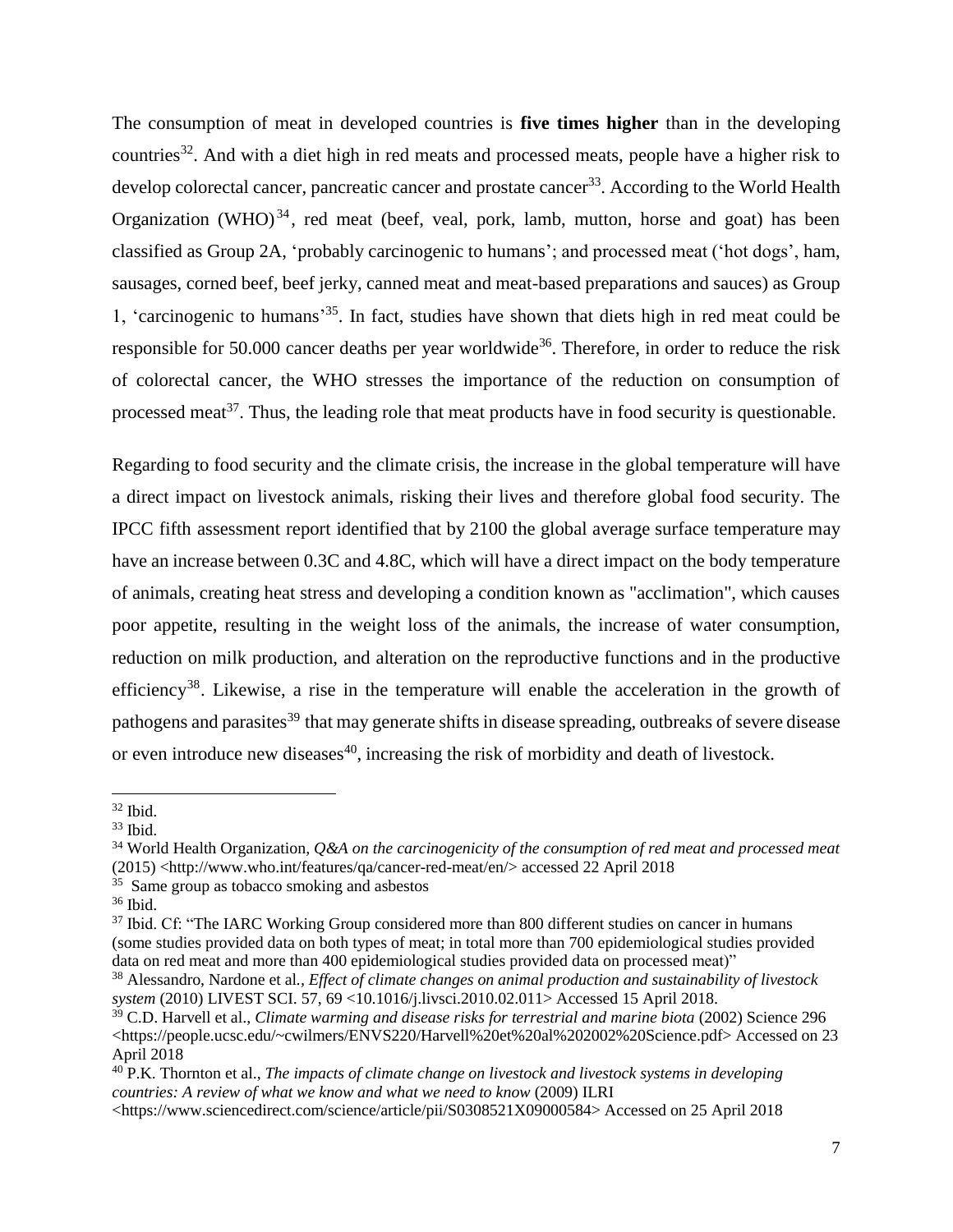For these reasons, if most States rely on livestock production to guarantee the food security in their countries and this production is affected by climate change, then consequently the world would face a food crisis.

# **2. Issues of Livestock Industry: Importance in developing countries**

While it has been explained how livestock industry impacts the environment, it is very important to consider that this industry in developing countries plays a crucial role at many different levels, as follows:

# **2.1. Livestock role in nutrition**

In developing countries part of the population may suffer from what is known as 'hidden hunger' a "nutritional status resulting from lack of good-value proteins, vitamins and minerals<sup>"41</sup>. This situation must be considered as it may result in serious consequences, such as individuals with lower levels of energy, that result on less capacity to work, impacting their income; individuals with cognitive development issues, which can impact later in life of people affected in different arenas; and people more prone to disease, one of the most known causes to fall into poverty<sup>42</sup>.

For climatic reasons or availability of soil nutrients, these countries may have difficulties growing good quality crops or sometimes crops at  $all<sup>43</sup>$ , reason why the nutrients that they need to survive cannot come from grain intake, reason why livestock industry has a main role on nutrition in these countries, as it is currently the main supplier of calories, proteins, and essential micronutrients<sup>44</sup>.

l <sup>41</sup> Susan MacMillan, 'Could animals help solve the worlds calorie as well as hidden hunger' (2017)  $\lt$ [https://clippings.ilri.org/2017/10/16/could-animals-help-solve-the-worlds-calorie-as-well-as-hidden-hunger](https://clippings.ilri.org/2017/10/16/could-animals-help-solve-the-worlds-calorie-as-well-as-hidden-hunger-ilris-delia-grace-on-world-food-day/)[ilris-delia-grace-on-world-food-day/](https://clippings.ilri.org/2017/10/16/could-animals-help-solve-the-worlds-calorie-as-well-as-hidden-hunger-ilris-delia-grace-on-world-food-day/) >

 $42$  Ibid.

 $43$  Ibid.

<sup>44</sup> Philip Thornton, Mario Herrero and Polly Ericksen, *Livestock and climate change* (2011) Livestock Exchange Issue Brief 3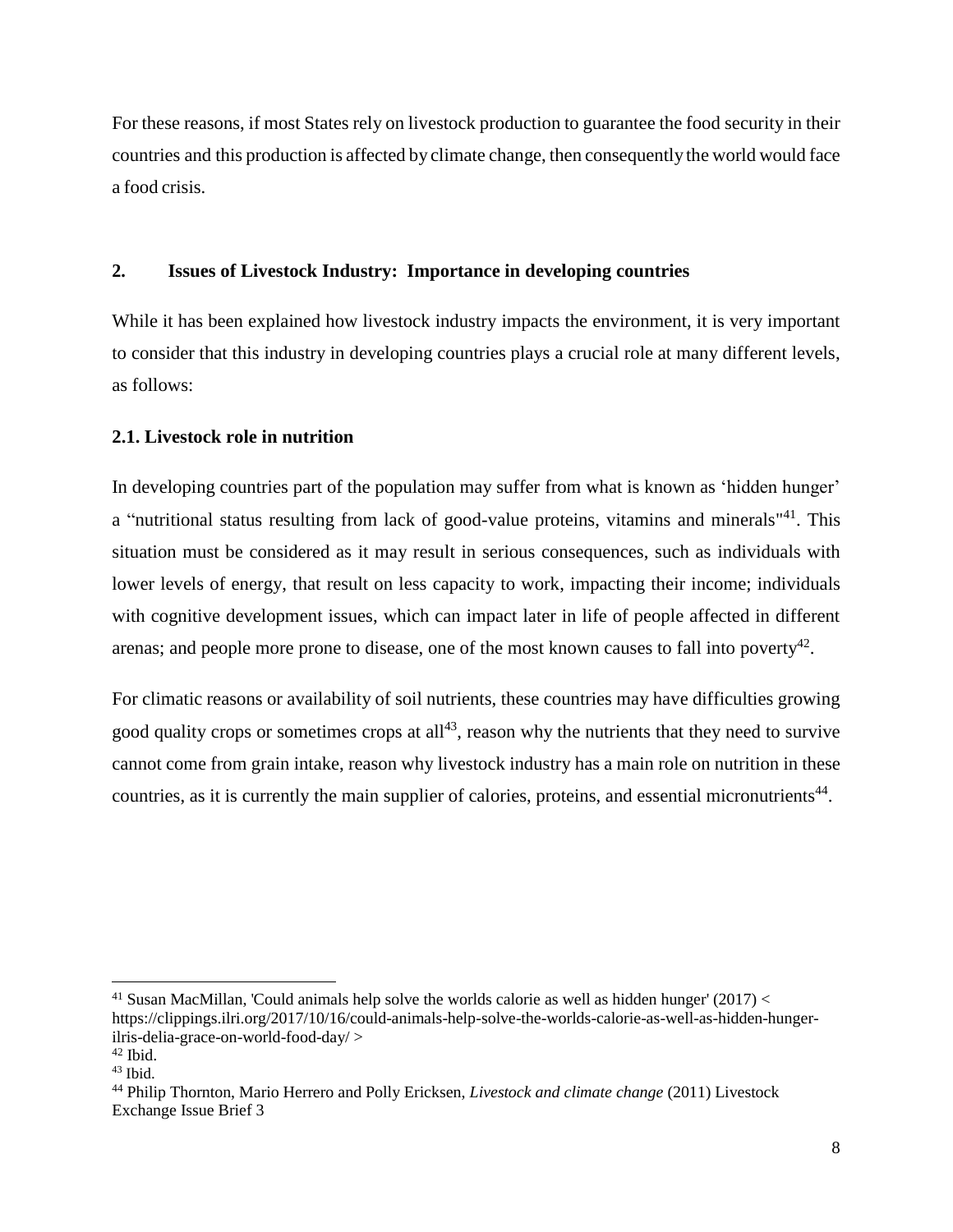# **2.2.Livestock role in households of developing countries: source of income and employment**

Currently, as the quality of life grows in developing countries, livestock has become one of the fastest growing agricultural industries<sup>45</sup> that plays a special role as an income source for households, as it employs about 1.3 billion people around the globe and supports the livelihoods of 600 million small farmers in developing countries<sup>46</sup>.



(Pollack, n.d.)

Livestock products are highly valued in the market in comparison to other agriculture products. For instance, the 'global price of a tonne of red meat is more than 10 times higher than the price of soy bean, whereas that of milk is 70% higher<sup>147</sup>.

<sup>45</sup> Ibid.

<sup>46</sup>Phillip Thornton, *Livestock production: recent trends, future prospects* (2010) J R SOC 2853 47 M. Herrero et al, *Roles of livestock in developing* countries (2013) CUP

<sup>&</sup>lt;https://www.cambridge.org/core/journals/animal/article/roles-of-livestock-in-developingcountries/F349D13CBF84599AF44952632BC2E48C/core-reader>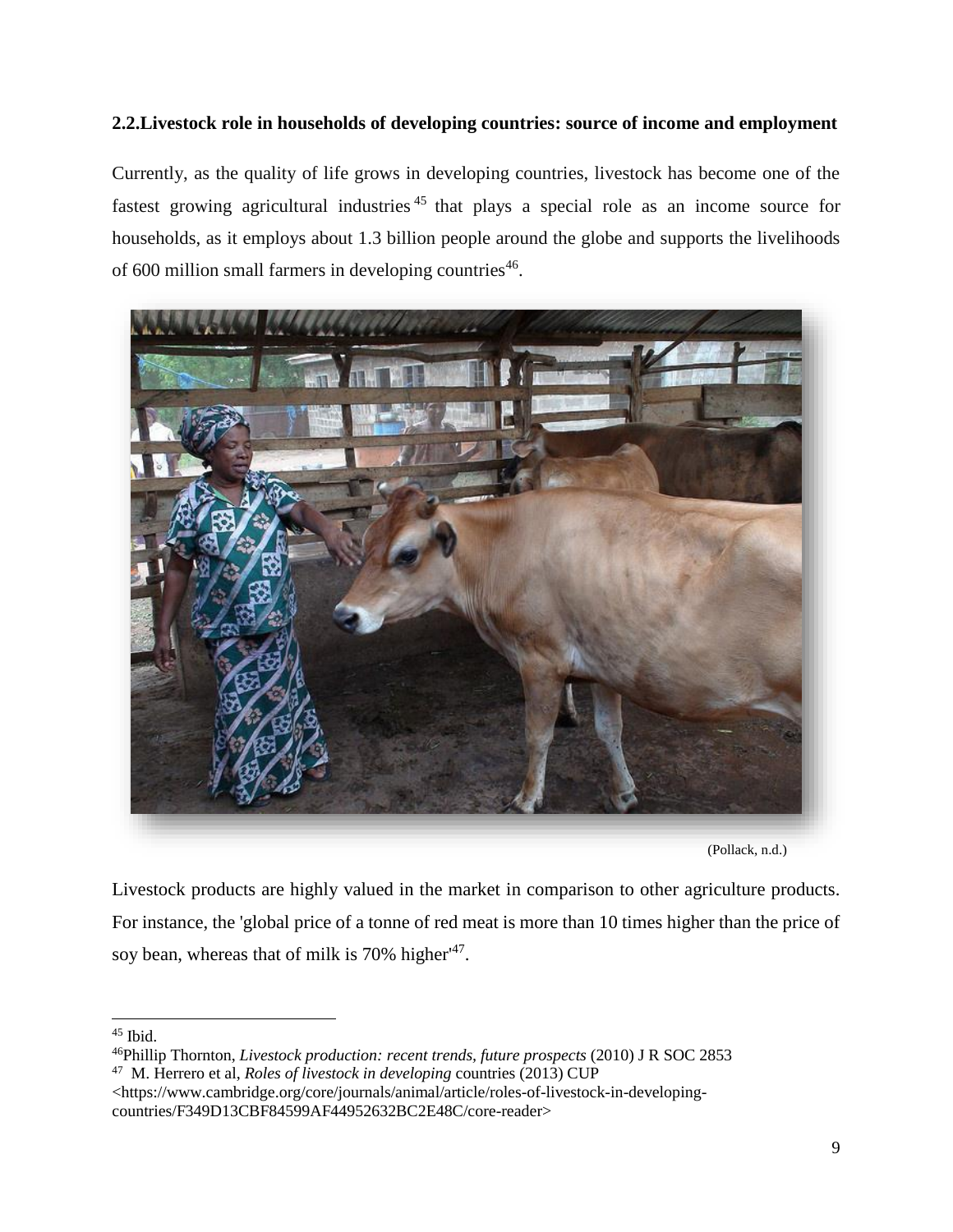Also, at an international level, meat trade has increased as new agreements are being concluded in certain countries, such as Brazil and Thailand<sup>48</sup>. National trade of livestock products have a considerable impact on the economy, considering that, in order to be able to satisfy the increasing need to provide for larger populations<sup>49</sup>, livestock companies create new employments as the supply chain grows. For instance, in Asian and African continent dairy and meat products support household's income, as they are commonly traded in the informal sector, such as street food markets. This is indeed a large source of income and employment for poor people who are generally involved in these dynamics, especially poor women who participate in the food manipulation and meal preparation process.<sup>50</sup>

## **2.3. Livestock role as animal assets in vulnerable rural households:**

In developing countries where access to banks and other insurance and financial institutions is quite limited or simply not possible, livestock is utilized as a money saver, helping people to manage their investment possibilities and risks, and providing the possibility to have a different income acquisition scheme not related to farming. <sup>51</sup>

Also, in many countries, animals are a part of the logistics stage, as they provide traction to work the fields, as well as serving as a mean of transportation.<sup>52</sup>

Considering this situation, developing countries should have a different treatment than developing countries, since their economy and life greatly rely on the presence of livestock products, for nutrition, and on the animals' as assets in their economy and in the logistics of farming operation and transportation. Also, in order to ensure the food security and economic development of such countries, there should be proper investment to increase efficiency of livestock systems, as for environmental reasons, the intensification of the industry is not the main goal $53$ .

l

<sup>50</sup> Ibid.

<sup>48</sup> Ibid.

<sup>49</sup> Ibid.

 $51$  Ibid.

<sup>52</sup> Ibid.

<sup>53</sup> Ibid.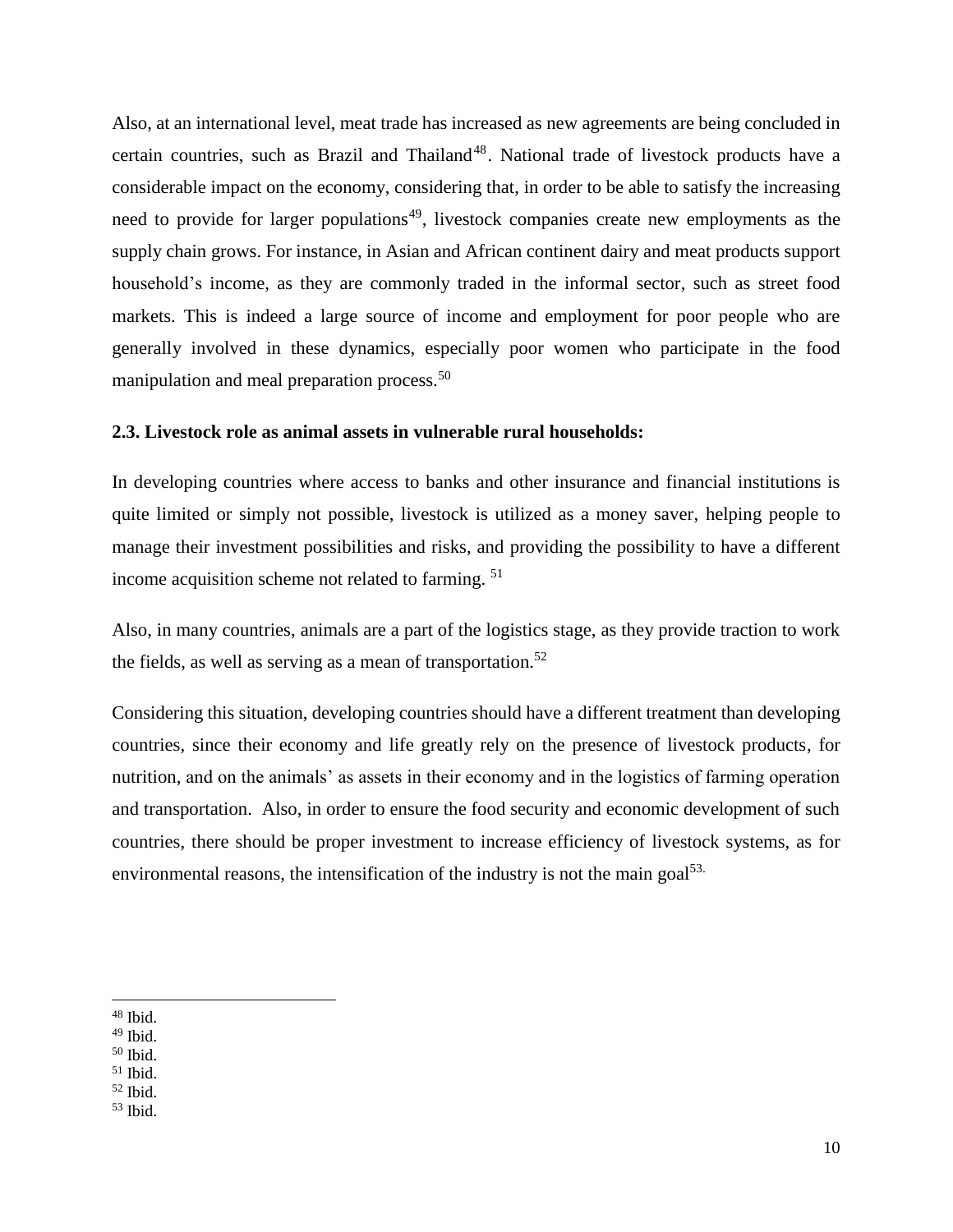# **II THE SOLUTION**

While the utilization of taxes to raise the prices of unhealthy food in order to encourage healthy eating habits, is an approach that has been only modestly applied by some countries, such as France taxing sugary soft drinks, Hungary taxing ready to eat snacks with certain nutritional components and Finland applying taxes on sweets<sup>54</sup>, we believe that taxing it's a strategy that should be explored for achieving the purpose of reducing livestock industry emissions, thus significantly contributing to solve Climate Change while also and as a consequence, inducing modification of eating habits for healthier and conscious ones.

#### **1. Inspiring Initiatives**

## **The case in Denmark**

So far, Denmark has been pioneering the application of taxes in food. Danish authorities have been clear about the fact that they care about the health of their citizens and also, the health of the environment. In this way, they have utilized taxes to control the intake of several food categories such as sugars, soft drinks and other sweets<sup>55</sup>. In 2011, Danish authorities introduced a tax to saturated fats and also<sup>56</sup>, since 2016 the establishment of a tax on meat products has been under discussion in order to protect the environment from Climate Change. Accordingly, and with the purpose of finding ways into a possible and feasible solution, this paper will explore these remarkable initiatives that will serve as an inspiration for our proposal.

The saturated fat tax was repealed in 2012 due to lacking of strong foundations and political pressures, however what makes it important and unique in comparison to others is the fact that it established a threshold of saturated fat quantity in food (weight), meaning that the tax was to be paid if the food item exceeded the saturated fat limit. Since the tax was applied over a nutrient and not over a food category, it had the potential to be applied to many food items such as dairy

<sup>54</sup> Jørgen Dejgård Jensen and Sinne Smed, *The Danish Tax On Saturated Fat – Short Run Effects On* 

*Consumption, Substitution Patterns And Consumer Prices Of Fats* (2013) 42 Food Policy.

<sup>55</sup> Ibid

<sup>56</sup> Ibid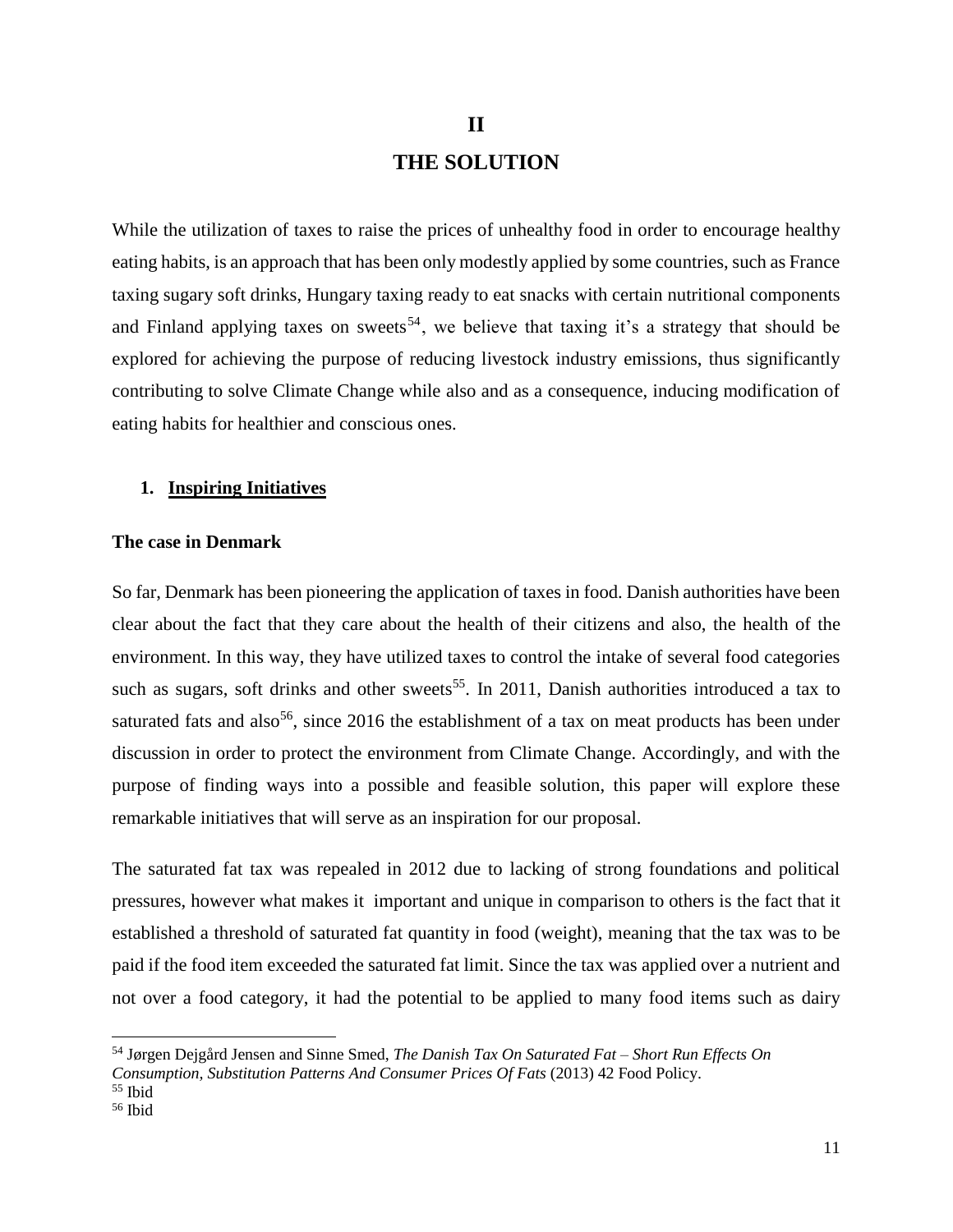products, meats and pastry products, which are heavily manufactured with a saturated fat  $component<sup>57</sup>$ .

While the discussion regarding the market effects and political reasons that led to the repeal of this tax escape the aim of this paper, what is truly important is that it succeeded in generating the desired change in the consumer behavior, and consequently achieved the goal of deterring consumption. In this sense, studies conducted have demonstrated that this tax managed to reduce consumption of highly saturated fat products by 10 to 15% <sup>58</sup>compared to consumption levels prior to the establishment of the tax. Also it is suggested, from an economical point of view, that these levels should have increased as the creation of new eating patterns take time to develop, therefore long term effects would have been expected to be observed<sup>59</sup>. Another research<sup>60</sup> that supports these same results, lead us to the conclusion that the saturated fat initiative was not a failure, but that it could be improved and strengthened based on our current Climate Change Crisis.

Another very important initiative to address is the tax on meat. The Denmark Ethics Council have called for a higher tax on red meat  $61$ , in attendance with the no harm principle and the intergenerational equity principle. The document released on 2016 stated that taxes should be higher on products that are most damaging for the environment.<sup>62</sup>. A study based on this document was carried in order to analyze the possible results on the implementation of this *Pigouvian Tax* on beef, pork and chicken, aiming to simulate the results on reducing the emissions of GHG, nitrogen, ammonia and phosphorus from the livestock sector by up to 12%<sup>63</sup>. The tax was proposed to encourage people to have a more sustainable consumption of food, thus reducing GHG

 $\overline{a}$ 

<sup>61</sup> The Danish Council on Ethics, *The Ethical Consumer, Climate damaging food* (2016)

Prod <http://www.etiskraad.dk/~/media/Etisk-Raad/en/Publications/Climate-damaging-foods-2016.pdf, accessed in july 2018

<sup>62</sup> The Danish Council on Ethics, *The Ethical Consumer, Climate damaging food* (2016)

<sup>57</sup> Ibid

<sup>58</sup> Ibid

<sup>59</sup> Ibid

<sup>60</sup> S Vallgårda, L Holm and J D Jensen, *The Danish Tax On Saturated Fat: Why It Did Not Survive* (2014) 69 European Journal of Clinical Nutrition.

Prod <http://www.etiskraad.dk/~/media/Etisk-Raad/en/Publications/Climate-damaging-foods-2016.pdf, accessed in july 2018

<sup>63</sup> Sarah Sall, Ing-Marie Gren, *Effects of an environmental tax on meat and dairy consumption in Sweden* (2015) Food Policy 41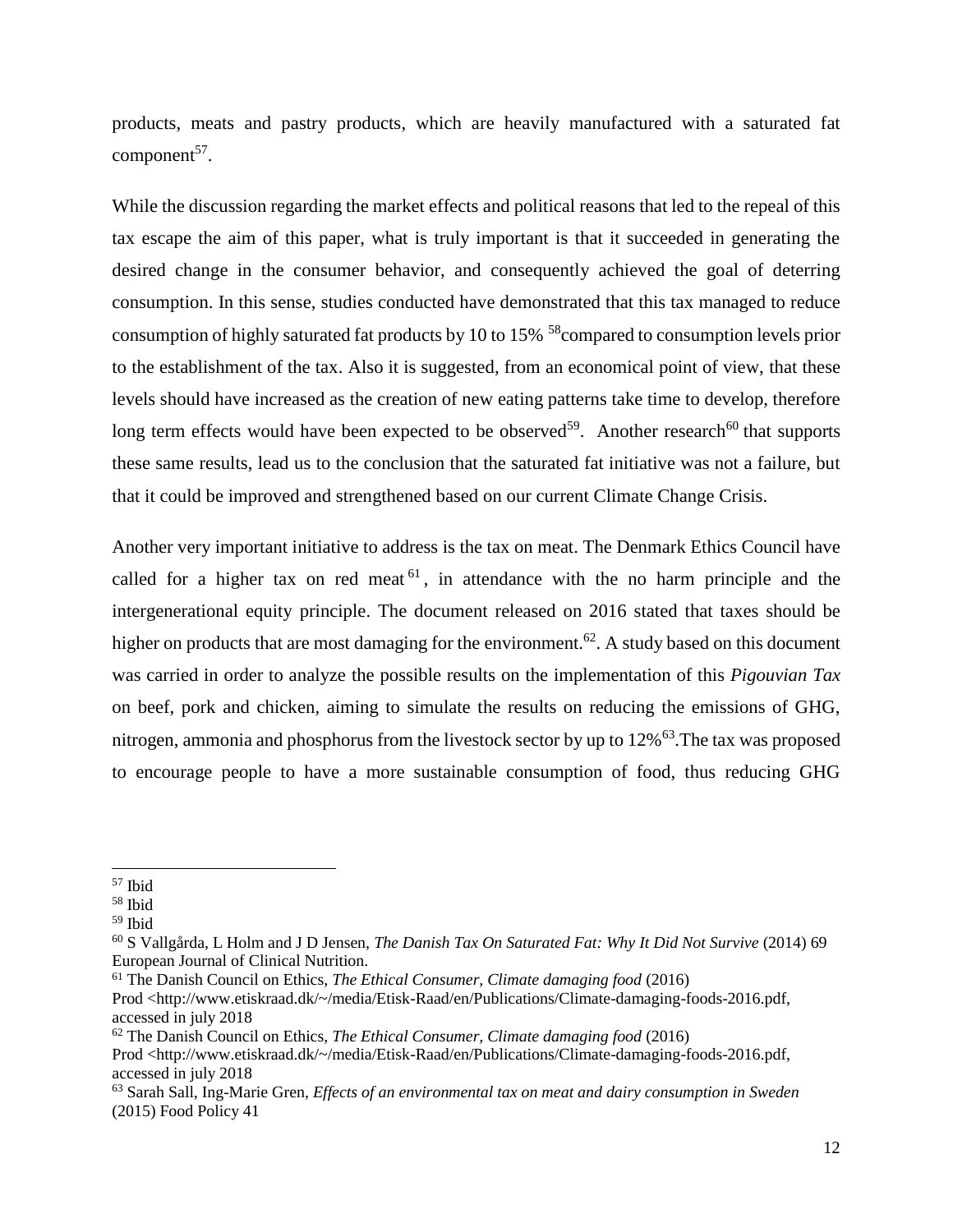Emissions from agricultural sector in Denmark<sup>64</sup>. This study succeeded to prove that a possible tax on meat would reduce GHG emissions between  $10.4\%$  and  $19.4\%$  for an average household<sup>65</sup>.

Also, it is preferable to tax the consumers rather than the producers<sup>66</sup> based on the individual producers` specific emission levels rather than on the average emission level of the country<sup>67</sup>. If the consumers are taxed, the products will be taxed equally regardless of where they are produced.

It is important to observe that if this policy is placed exclusively in a territorial approach, it may result in the relocation of production rather than in the actual decrease of consumption<sup>68</sup>, similarly to the "carbon leakage" phenomenon<sup>69</sup>. This could even lead to competitive disadvantage to local producers with regards to imports<sup>70</sup>, considering that farmers and the local food industry may try to offset reduced domestic demand by increasing exports to other countries. For this reason, an international effort may be necessary to successfully implement a tax on meat, and avoid the distortion on competition<sup>71</sup>.

## **2. Ways Forward**

 $\overline{a}$ 

Taking into account the Danish approach to taxes on food, we believe that the establishment of a meat tax is certainly a good starting point and a key ingredient to solve livestock industry emissions problem. However, we also acknowledge that it is not enough. In this sense, and in order to support a sustainable tax model that could be applicable worldwide, we propose the establishment of a revenue-neutral Tax scheme. This scheme will ensure that tax revenues are given back to specific

<sup>64</sup> Dario, Caro et al, *Toward a more consistent combined approach of reduction targets and climate policy regulations: The illustrative case of a meat tax in Denmark* (2017) Food Policy 78

<sup>65</sup> Louise Edjabou, S. Smed, *The effect of using consumption taxes on foods to promote climate friendly diets and the case of Denmark* (2013) Food Policy 39, 84-96.

<sup>66</sup> S. Wirsenius, F. Hedenus, K. Mohlin, *Greenhouse gas taxes on animal food products: rationale tax scheme and climate mitigation effects* (2011) Clim. Change 108, 159–184.

<sup>67</sup> Louise Edjabou, S. Smed, *The effect of using consumption taxes on foods to promote climate friendly diets and the case of Denmar*k (2013) Food Policy 85

<sup>68</sup> S. Davis, K.Caldeira, *Consumption-based accounting of CO2 emissions* (2010) PRoc.Natl. Acad. Sci. U.S.A. 12, 5687–5692

<sup>69</sup> Louise Edjabou, S. Smed, *The effect of using consumption taxes on foods to promote climate friendly diets and the case of Denmark* (2013) Food Policy

<sup>70</sup> L.M. Abadie et al, *Using food taxes and subsidies to achieve emission reduction targets in Norway* (2015) J. Clean. Prod <http://dx.doi.org/10.1016/j.jclepro.2015.09.054> accessed in 5 April 2018

<sup>71</sup> Sarah Sall, Ing-Marie Gren, *Effects of an environmental tax on meat and dairy consumption in Sweden* (2015) Food Policy 42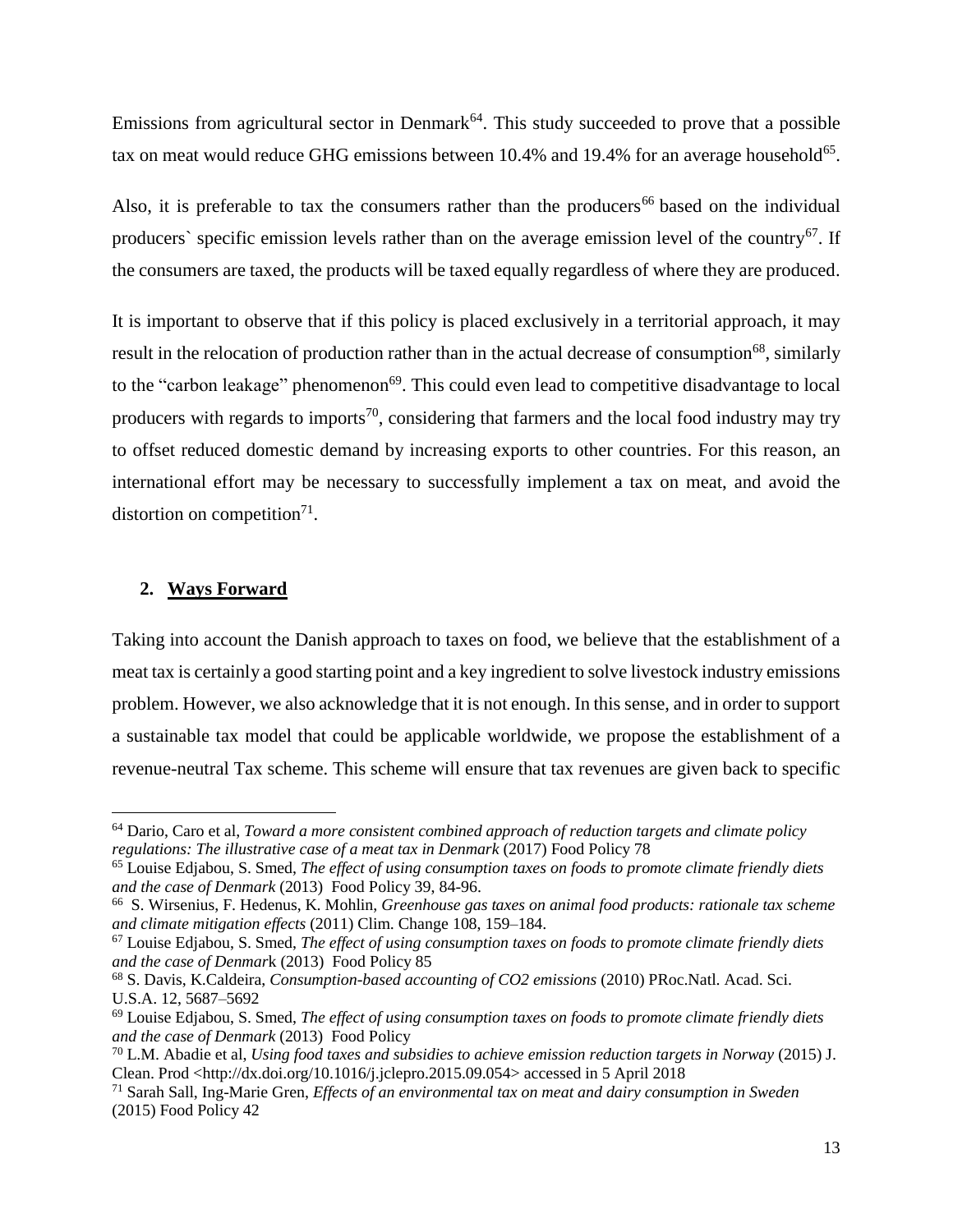actors, through the empowerment of national entities and international organizations, which shall be capable of collecting part of these taxes, with the purpose of incentive the development of ecoefficient technologies to support technological improvements of the livestock industry management, or to invest in healthier food options, alike fruits and vegetables<sup>72</sup>. The security of these transactions will be ensured through Blockchain technology system.

In addition, we acknowledge the importance of explaining consumers why the taxation is occurring. This could be done by a "carbon footprint label" stamped on the meat, showing the percentage of GHG released to the atmosphere on the production of such product.

# **3. In the Deep: The Global Meat Tax Scheme**

As has been exposed, for the establishment of a feasible and successful global meat tax scheme, certain elements should be added into the equation. In this section, this paper will explain how would the tax work along with the entities involved and the utilization of Blockchain technology.

As a starting point, for this particular tax scheme to work, it must be established that the Tax on meat shall be only applied in developed countries, levied on the consumers in order to directly induce changes in meat consumption, and it must be collected by national entities. As was previously explained in chapter I of this paper, developing countries need meat consumption for health and socioeconomic reasons, therefore, solidarity and understanding of this situation is key to correctly apply the tax and make the scheme work.

l



Secondly, governments shall cooperate with international organizations in order to make sure that tax revenue is utilized solely with the purpose of promoting transition of intensive meat production

<sup>72</sup> Kelechi E Nnoaham et al, *Modelling income group differences in the health and economic impacts of targeted food taxes and subsidies* (2009) OJLS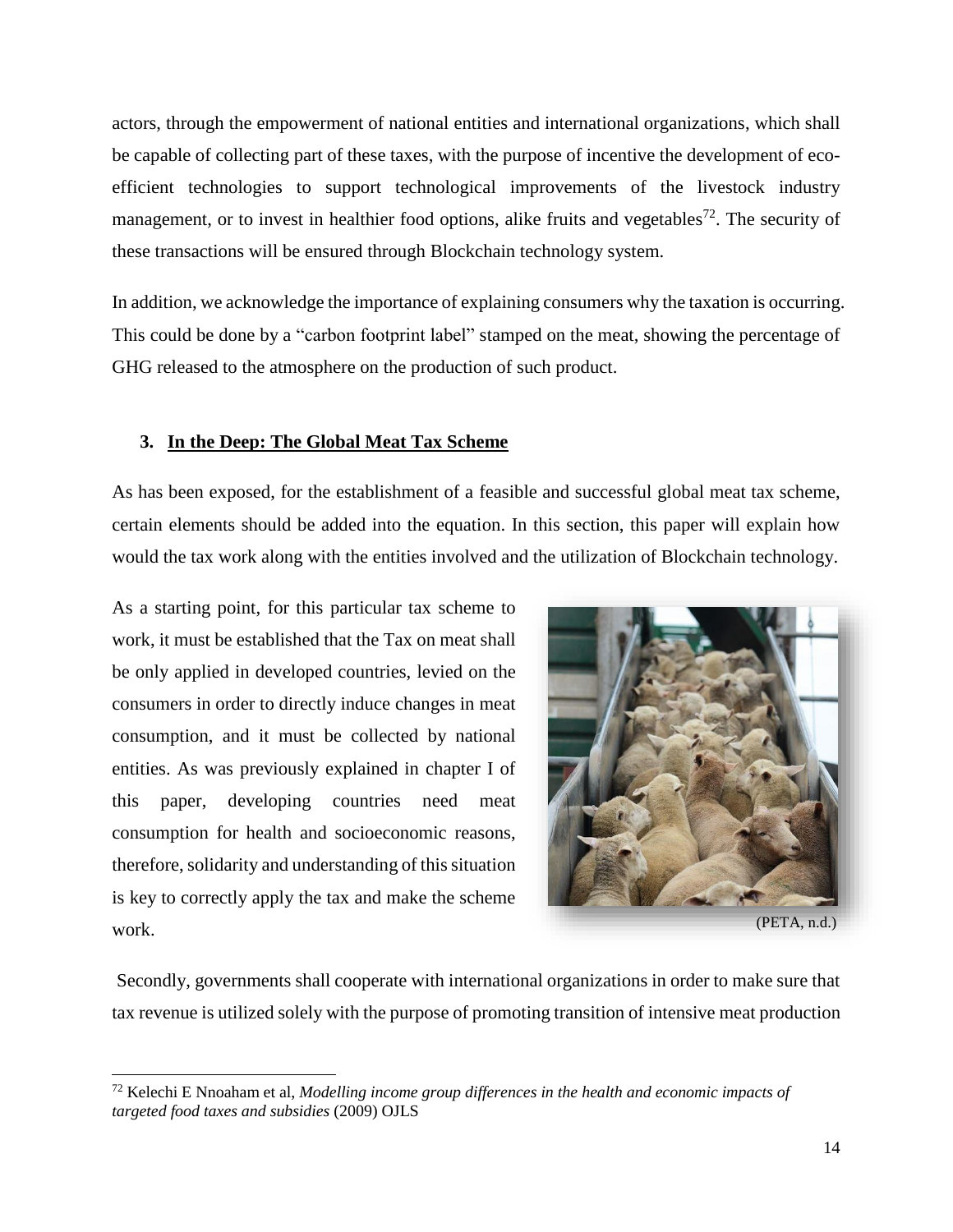industries into eco-friendly ones with alternative production in developed countries, and promoting transition into cleaner farms in developing countries .

## **3.1 Operating the system: Governments role**

In order to create a successful meat tax scheme, important tasks should be assumed by those governments where the tax will be applied, as well as by international organizations.

While the collection of the taxes should indeed occur at a national level, revenues shall be destined to achieve two purposes.

The first one is to promote the transition of the production, meaning less meat production, with clear pre-established production reduction targets and increase the production of healthy food alternatives. For this to occur, governments must utilize a part of the revenues collected, which shall be then distributed between producers to fully finance or subsidize these improvements. We believe this is a very positive approach to impulse transition of the meat industry because it allows for innovation to occur, as new ideas and developments can be created. It is very important that governments support the tax scheme by creating new policies and establishing proper institutions.

Distribution of the revenue between producers should occur through the establishment of a "Project Award" mechanism, which means that producers would have to present to the national entity on charge, a project of production improvement, which aim would have to be, the reduction of GHG livestock emissions through the modification of their current production methods and particularly, production of meat substitutes and alternatives, for example, of vegetable derived crops that are high in protein (algae, legumes, seaweeds, etc.), greener production of cereals ( for example, sustainable agriculture through crop rotation and polyculture fields) and sustainable meat production (for example agroforestry, pasturelands with more plant biodiversity, such as wild seeds, to ensure greater  $CO<sub>2</sub>$  absorption, less cows, etc.),<sup>73</sup>

Consequently, the institutions created at the national level which will be in charge of collecting and awarding the revenue shall have instructive and compliance duties. On the instructive ground,

<sup>73</sup> Frans W.H. Kampers and Louise O. Fresco, *Food Transitions 2030* (2017)

[<sup>&</sup>lt;http://library.wur.nl/WebQuery/wurpubs/fulltext/423601> accessed on 30 April 2018](http://library.wur.nl/WebQuery/wurpubs/fulltext/423601)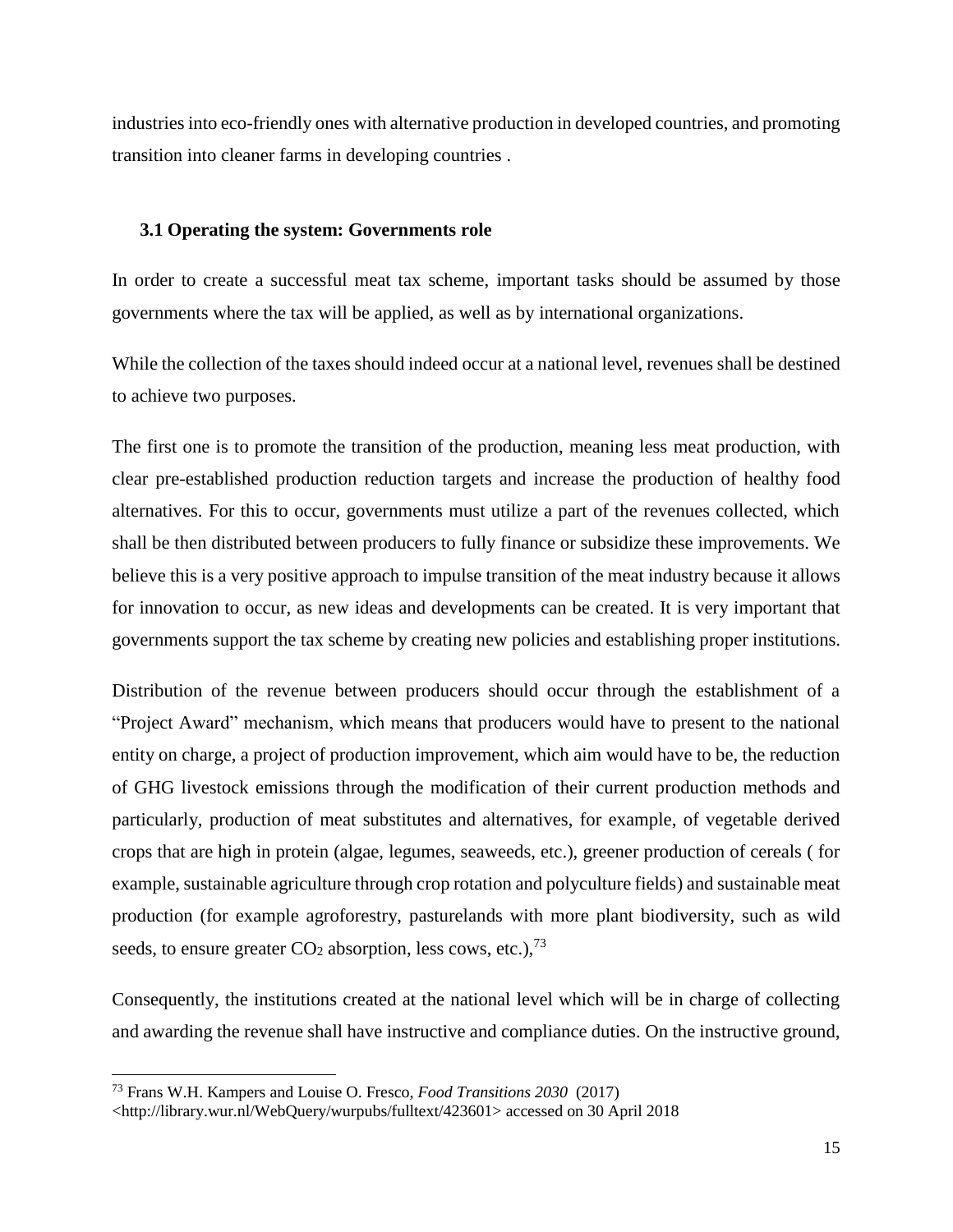they shall conduct research and help the producers to find the best way to adopt mitigation measures on their farms and therefore comply with the targets of the reduction of GHG emissions. On the compliance area, an analysis of the efficiency of the projects submitted, trough *due diligence* methods, will be done in order to correctly provide the funds to the specific producer and after the estimated end of the project, the *audit* team will analyze if the targets were met and an annual summary of activities will be provided.

## **3.2 Developing countries participation under the Meat Tax Scheme**

Our proposal contemplates the idea of a project based system to distribute the collected taxes as has been recently exposed. While our proposal sustains the idea that taxes on meat shall not be applied in developing countries, they are indeed, included into the scheme as they also have the mission to improve their production methods and transform them into cleaner systems.

For this to work, a portion of the revenues obtained and collected by national entities where the tax is applied, shall be entrusted to an international organization that would be in charge of assessing the correct utilization of the funds in developing countries. In this sense, we believe that FAO has the knowledge and technical expertise to assume the task.

FAO should be able to provide help directly or through certified local NGO's to the producers, in order to educate them on how to improve their production into cleaner techniques and to assist them in the development of the projects. Once FAO has approved the project, the funds shall be ready to be invested. The producer is expected to provide a summary of the implementation of the project to FAO or other designated agency.

### **3.3 Use of Blockchain Technology to ensure transaction data**

In order for the meat tax scheme to work, monetary transactions will be continuously arranged between governments, agencies, and individuals. To make sure that tax revenue funds are safe and utilized solely for the intended purposes, we suggest the utilization of blockchain technology which is: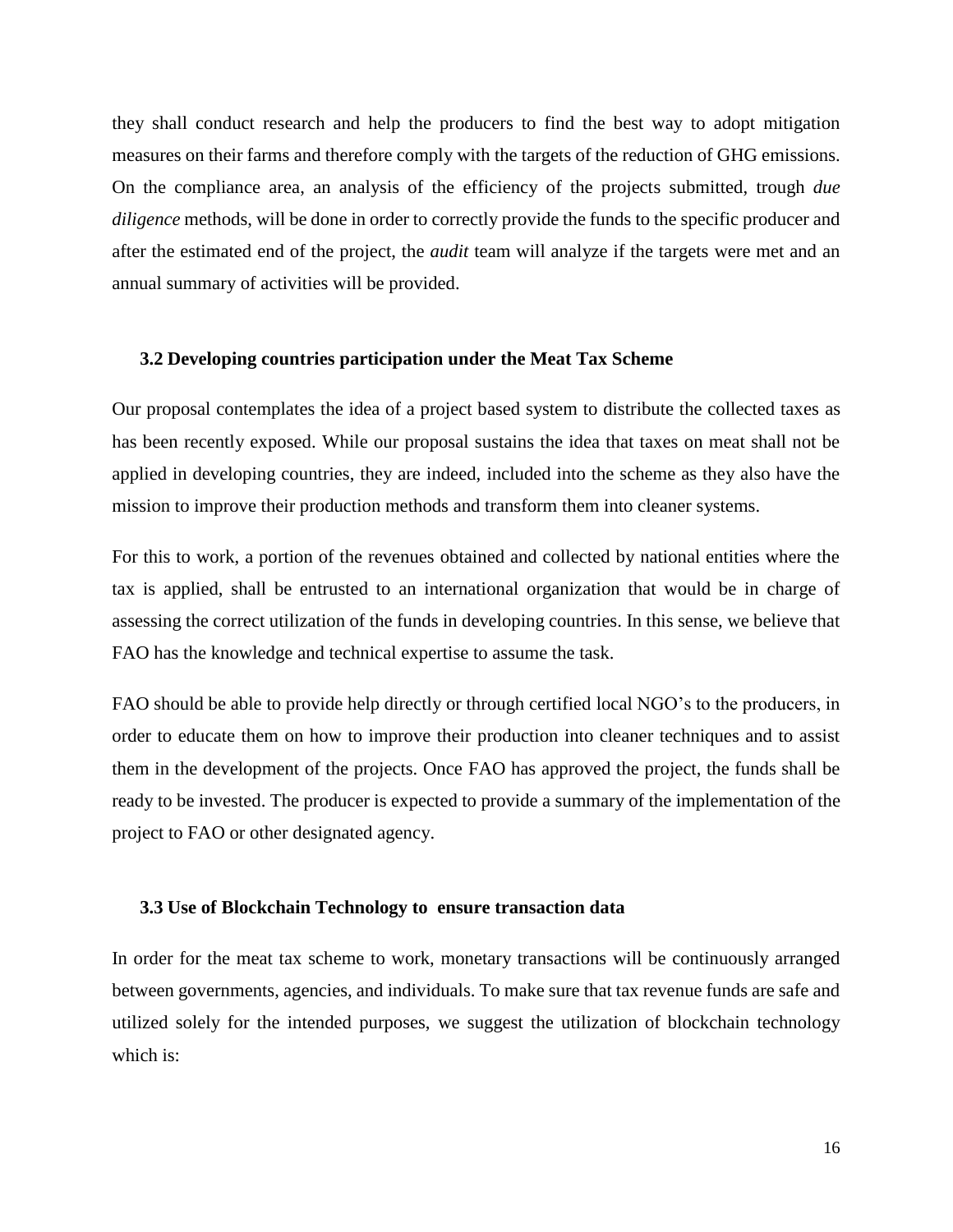"A type of database that takes a number of records and puts them in a block (rather like collating them on to a single sheet of paper). Each block is then "chained" to the next block, in a linear, chronological order, using a cryptographic signature. This process allows blockchains to be used as ledgers, which can be shared and corroborated by anyone with the appropriate permissions. These distributed ledgers can be spread across multiple sites, countries or institutions"<sup>74</sup>.

A private blockchain network would be developed in every State where the tax will be applied. It would be conformed by all the supermarkets that sell meat, the national entity in charge of the collection of the tax and other agencies involved, such as FAO. The private network would use user's identities to confirm their membership and access privileges, and each one would have their own private key in the system, that would be linked to the transactions they make and act as a personal digital signature<sup>75</sup>.

By doing this, governments and agencies would always be aware of which member is doing the transaction and it would give it the possibility to track the balances at its source<sup>76</sup>.

For a transaction to be successfully added, selected users must verify it, in order to check that the information is truthful, and maintain the transaction record. Once a transaction is made, it can't be altered. If so, the signature will become invalid and it would set an alarm to the entities involved.

This blockchain platform would have an infrastructure that 'will prevent anyone – even root users and administrators- from accessing sensitive information; deny illicit attempts to change data or applications within the network; carefully guard encryption keys using the highest-grade security standards so they can be misappropriated<sup>77</sup>. By doing this, external an internal attacks can be prevented.

<sup>74</sup> Ernest and Young, *Chain reaction: how blockchain technology could revolutionize the finance function* (2016) [<http://www.ey.com/Publication/vwLUAssets/EY-chain-reaction/\\$FILE/EY-chain-reaction-how](http://www.ey.com/Publication/vwLUAssets/EY-chain-reaction/$FILE/EY-chain-reaction-how-blockchain-technology-could-revolutionize-the-finance-function.pdf)[blockchain-technology-could-revolutionize-the-finance-function.pdf>](http://www.ey.com/Publication/vwLUAssets/EY-chain-reaction/$FILE/EY-chain-reaction-how-blockchain-technology-could-revolutionize-the-finance-function.pdf) accessed 7 May 2018.

<sup>75</sup> Curtis Miles, *Blockchain security: What keeps your transaction data safe*? (IBM Blockchain blog, 12 December 2017) [<https://www.ibm.com/blogs/blockchain/2017/12/blockchain-security-what-keeps-your](https://www.ibm.com/blogs/blockchain/2017/12/blockchain-security-what-keeps-your-transaction-data-safe/)[transaction-data-safe/](https://www.ibm.com/blogs/blockchain/2017/12/blockchain-security-what-keeps-your-transaction-data-safe/) > accessed 7 May 2018.

<sup>76</sup> Ernest and Young*, Chain reaction: how blockchain technology could revolutionize the finance function*  (2016) [<http://www.ey.com/Publication/vwLUAssets/EY-chain-reaction/\\$FILE/EY-chain-reaction-how](http://www.ey.com/Publication/vwLUAssets/EY-chain-reaction/$FILE/EY-chain-reaction-how-blockchain-technology-could-revolutionize-the-finance-function.pdf)[blockchain-technology-could-revolutionize-the-finance-function.pdf>](http://www.ey.com/Publication/vwLUAssets/EY-chain-reaction/$FILE/EY-chain-reaction-how-blockchain-technology-could-revolutionize-the-finance-function.pdf) accessed 7 May 2018.

<sup>77</sup> Curtis Miles, *Blockchain security: What keeps your transaction data safe*? (IBM Blockchain blog, 12 December 2017) [<https://www.ibm.com/blogs/blockchain/2017/12/blockchain-security-what-keeps-your](https://www.ibm.com/blogs/blockchain/2017/12/blockchain-security-what-keeps-your-transaction-data-safe/)[transaction-data-safe/](https://www.ibm.com/blogs/blockchain/2017/12/blockchain-security-what-keeps-your-transaction-data-safe/) > accessed 7 May 2018.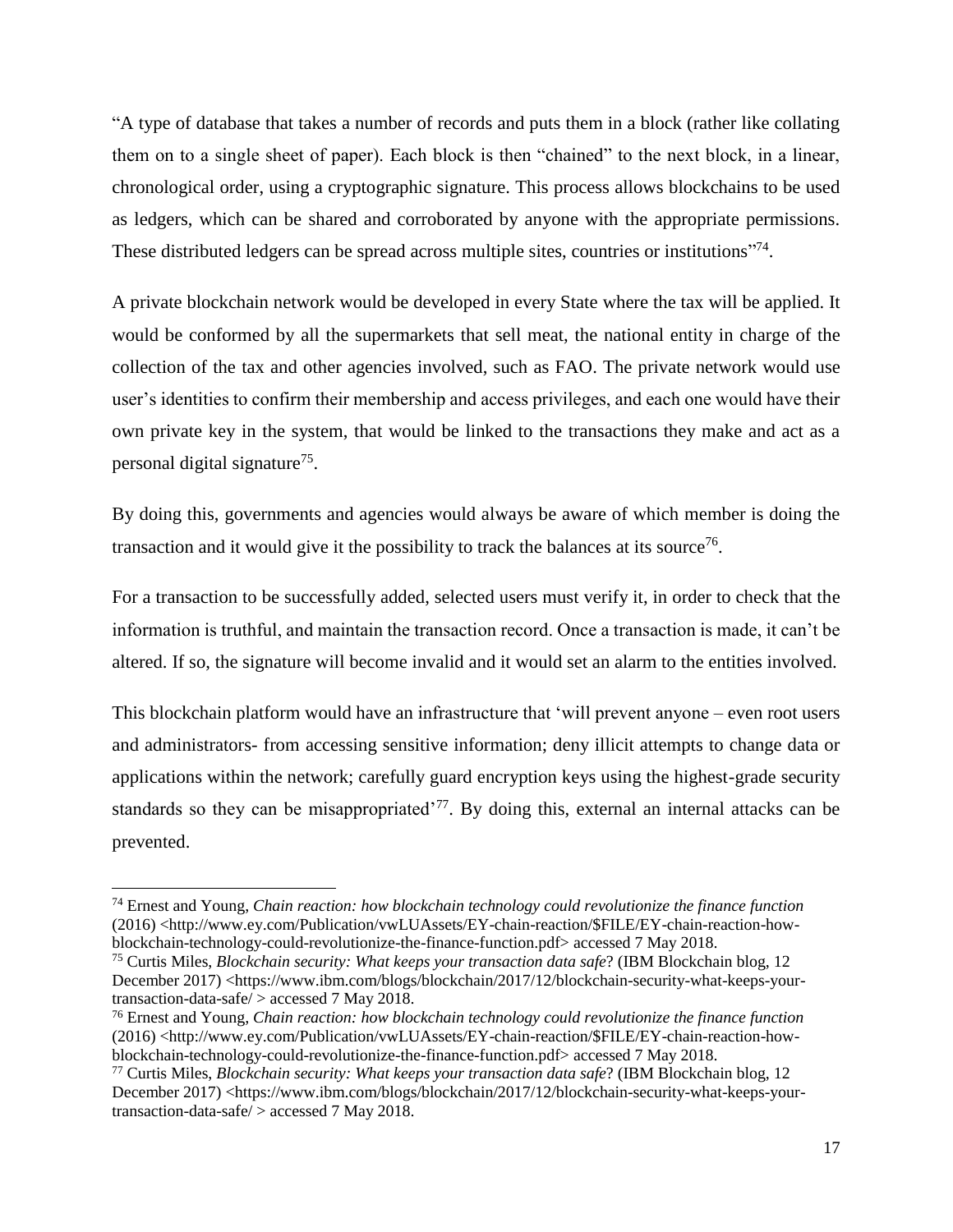Also, to bring this idea into a feasible solution, the best approach would be to conclude an agreement between the particular government and the producer in order to secure that the cryptocurrency will have an agreed 'value' in dollars or euros after the money is not encrypted anymore.

#### **3.4 The labeling process and social education**

We acknowledge that imposing a tax on meat is likely going to create some debates. Indeed, meat is linked to healthy standards in most countries, therefore to reduce its consumption, 'a profound societal transition' needs to be organized.<sup>78</sup> According to Spiller and Nitzko, there are three different ways that should be used simultaneously, in order to influence consumer decisions: 'consumer education, financial incentive and regulatory mechanisms'.<sup>79</sup> In the case of our project, the most efficient course of action would be to combine a financial incentive mechanism, the tax on meat, and a consumer education mechanism, the footprint label.

Increasing consumer awareness is one of the first steps to stimulate the reduction of the global consumption of livestock products. On the study carried by Hanna Hartikainen et al on the Finnish consumer perceptions on labeling products  $80$ , it was observed that the consumers are quite interested in carbon labeled food initiatives.

A significant number of carbon labeling schemes are already in place all over the globe. However, most of them are using the **'cradle to gate system boundary**' meaning that they excluded the greenhouse gas emission and removals in 'the use and end-of-life stages'.<sup>81</sup> Only the '**cradle to grave system boundary'** would include the complete life cycle of GHG emissions, five cycle, and give a reliable assessment of its environmental impacts, to base the label on. $82$  The customer

<sup>78</sup> Chrysostomos Apostolidis and Fraser McLeay, *Should we stop meating like this? Reducing meat consumption through substitution*, *Food Policy* (Vol 65, 2016) 75

<sup>79</sup> Ibid

<sup>&</sup>lt;sup>80</sup> It was carried with 1010 people on an online survey that compromised 30 questions. The consumers could choose their favourite carbon label among six available and the majority chose the scale one as pictured above. *Cf.* H. Hartikainen et al, *The Finish consumer perceptions of carbon footprint*s (2013) Journal of Cleaner Production 290 [<https://doi.org/10.1016/j.jclepro.2013.09.018>](https://doi.org/10.1016/j.jclepro.2013.09.018)<br><sup>81</sup> Peng Wu, Bo Xia, and Xianbo Zhao, *The importance of use and end-of-life phases to the life cycle* 

<sup>81</sup> Peng Wu, Bo Xia, and Xianbo Zhao, *The importance of use and end-of-life phases to the life cycle greenhouse gas emissions of concrete – A review*, Renewable and Sustainable Energy Reviews (Vol 37, 2014) <sup>82</sup> Ibid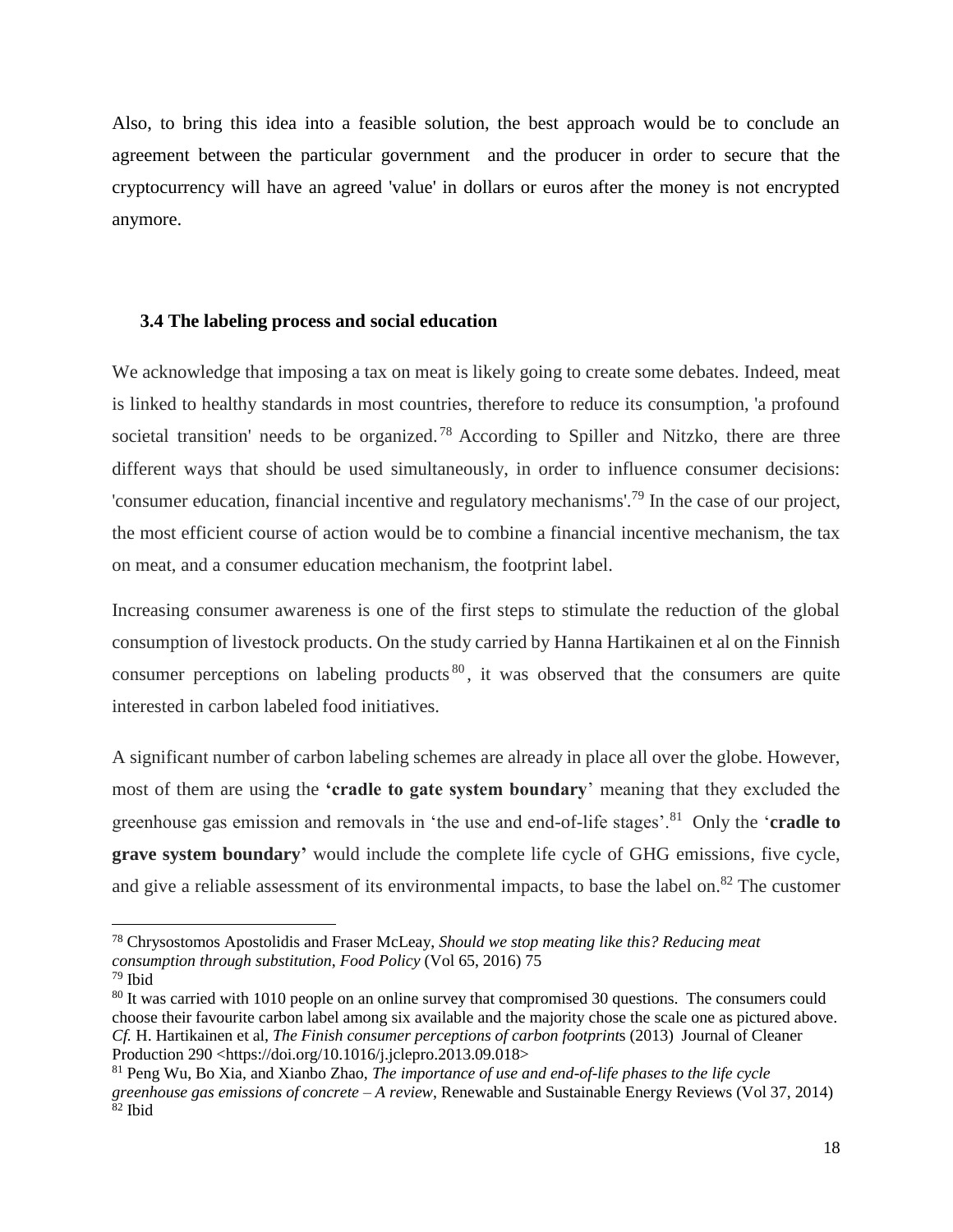needs to have a full picture of the emissions produce by his consumption of meat to take an informed decision.

In this sense the International Organization for Standardization – ISO – provided in 2013 principles, requirements, and guidelines for the quantification and communication of the carbon footprint of a product.<sup>83</sup> ISO favours the use of the cradle to grave and reduce the use of cradle to gate to the materials that do not contribute significantly to the life cycle GHG emissions.<sup>84</sup>

Considering the aforementioned, as a part of our proposal we suggest to adopt the cradle to grave system boundary, a global footprint label that include all GHG emissions and all its life cycle. In the case of livestock, it will mean to include the emission of breading of the livestock (food, water, enteric fermentation, the land use), the transportation to the slaughter house, the slaughter house itself, the transportation to the shops and the shop itself when assessing the GHG emissions.

There is already a carbon footprint label available on the market, developed by the "Carbon Trust initiative" that apparently only considers  $CO<sub>2</sub>$  emissions, but actually shows the GHG emitted during the five stages of the life of the product. It can be observed as follows<sup>85</sup>:



<sup>83</sup> International Organization for Standardization, ISO 14040, *Environmental management – life cycle assessment – principles and framework*, 2006.

<sup>84</sup> Peng Wu, Bo Xia, and Xianbo Zhao, *The importance of use and end-of-life phases to the life cycle greenhouse gas emissions of concrete – A review*, Renewable and Sustainable Energy Reviews (Vol 37, 2014) 85 Carbon Trust, *Certification* (2018) <https://www.carbontrust.com/client-

services/certification/certification/ > accessed on 10 May 2018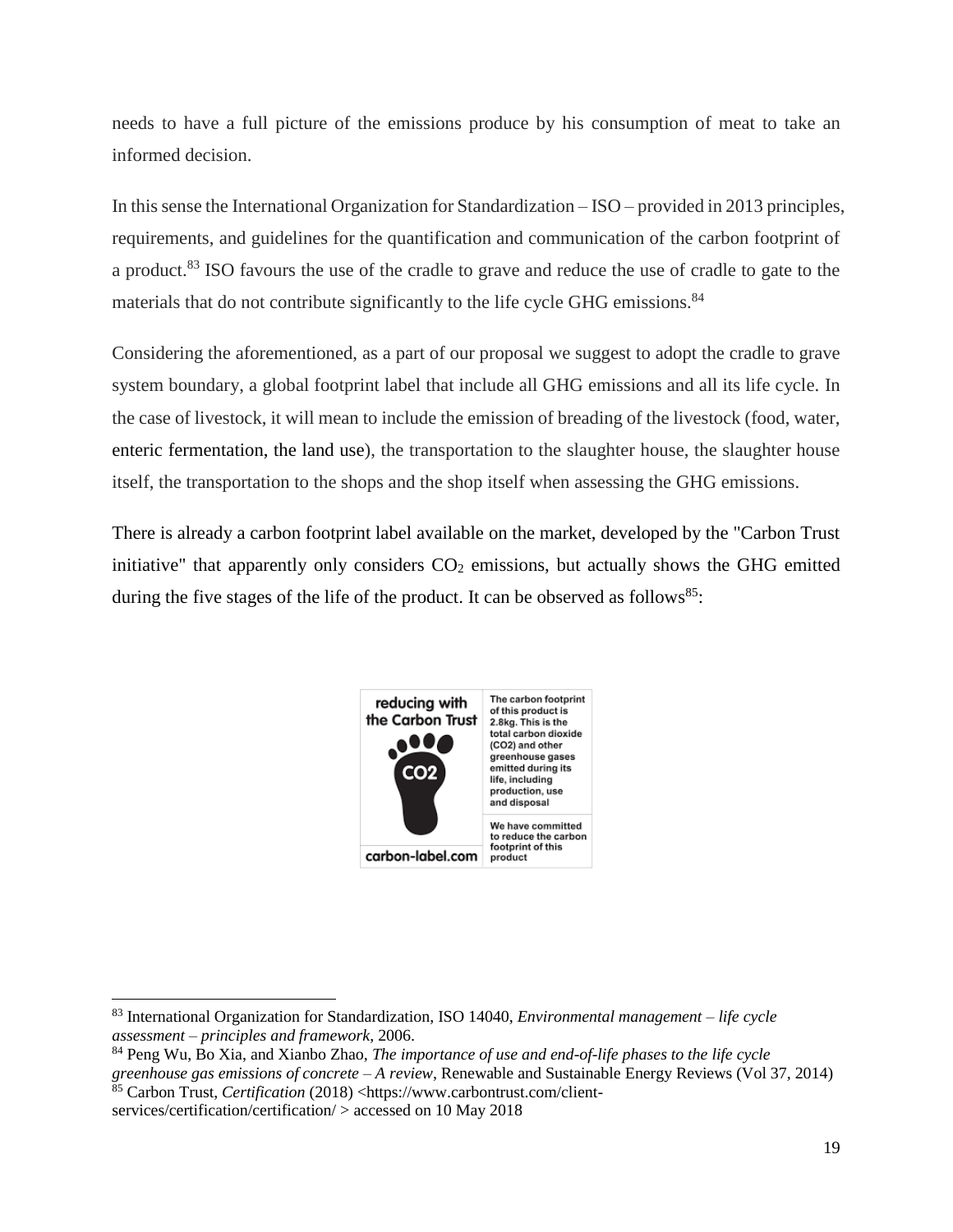# **III CONCLUSION**

Throughout this paper, we have explained how the livestock industry have become one of the main responsible for the current climate crisis, to the point that it has a greater impact in the environment than the entire transportation sector.

However, the livestock industry remains a very important sector for both developed (economic reasons) and developing countries (socioeconomic and public health reasons), as it is still the main supplier of global calories, proteins, and essential micronutrients.

There is a need for a solution that takes into consideration these opposing realities and reconciles them, in order to find a middle ground. For this reason we have created a project that focuses on the creation of a powerful economical instrument, a Global Tax Meat Scheme, which works through the application of taxes on meat and the redistribution of the tax revenue to the producers and to the developing economies, with the goal that they will invest on cleaner livestock management or in meat substitutes.

Our project has the potential to be an effective strategy for different reasons, as follows: first, by giving governments' flexibility and freedom to create their own institution to make the mechanism work, we are allowing them to take into consideration their individual national particularities for the application of the tax; second, through taxing the consumer and using labelling to ensure their education, we will raise awareness about their eating habits, making them understand the impact that the livestock products have on the environment, and consequently developing a new sense of responsibility and awareness in this time of crisis; third, our project will foster innovation because, since it creates a shift on consumers behavior, producers will be pushed to imagine and create new cleaner ways of livestock producing and/or to develop new food alternatives in order to be more competitive, which at the same time will have a positive impact on the food security; fourth, through the application of blockchain technology we will enhance the security of the scheme, guaranteeing the transparency of all transactions being made, and as a consequence promoting trust among governmental entities and individuals.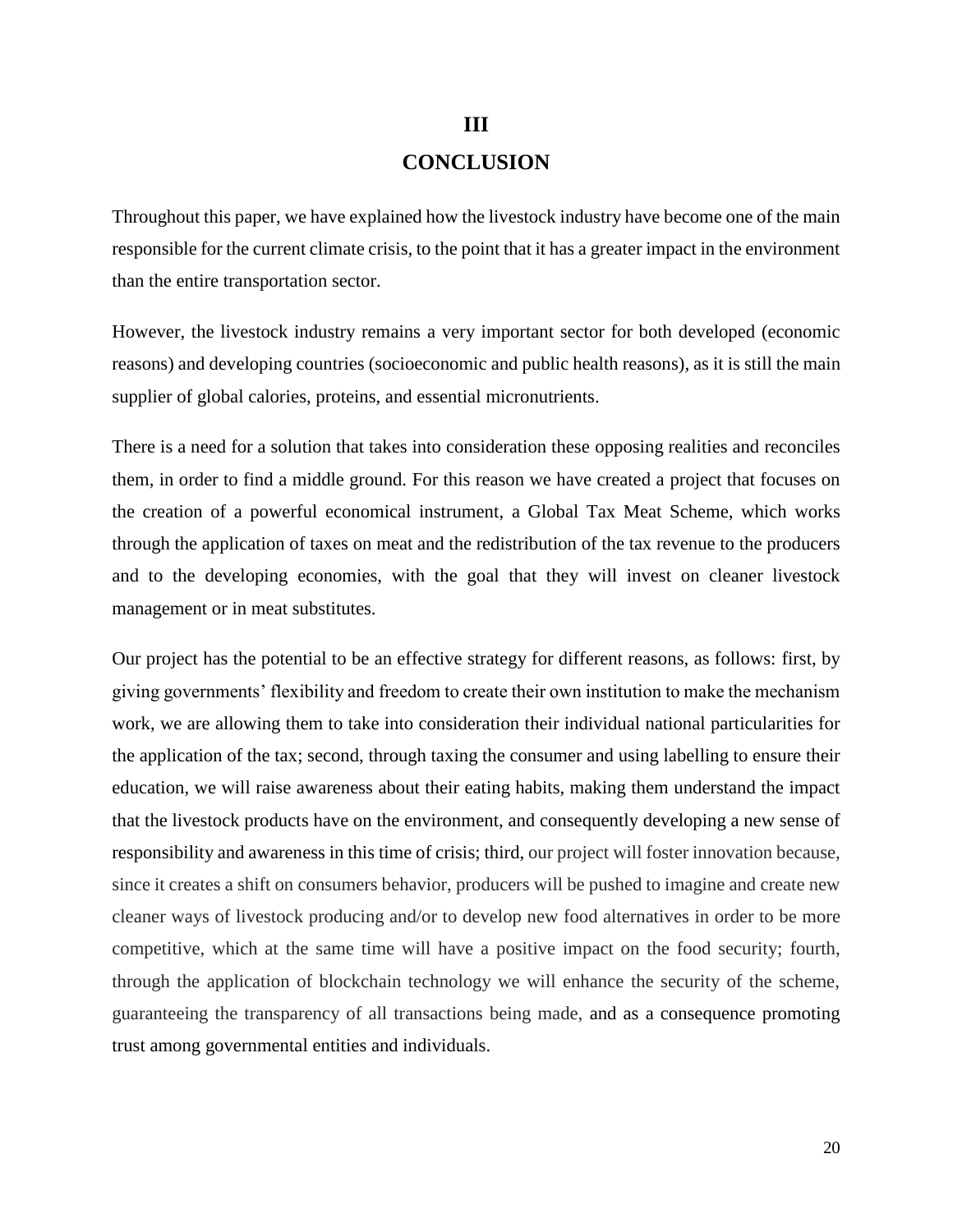Finally, we believe that this project is a starting point for a profound transition of the society, which will allow future generations to have a different understanding and relationship with livestock products, for the sake of their health and the environment.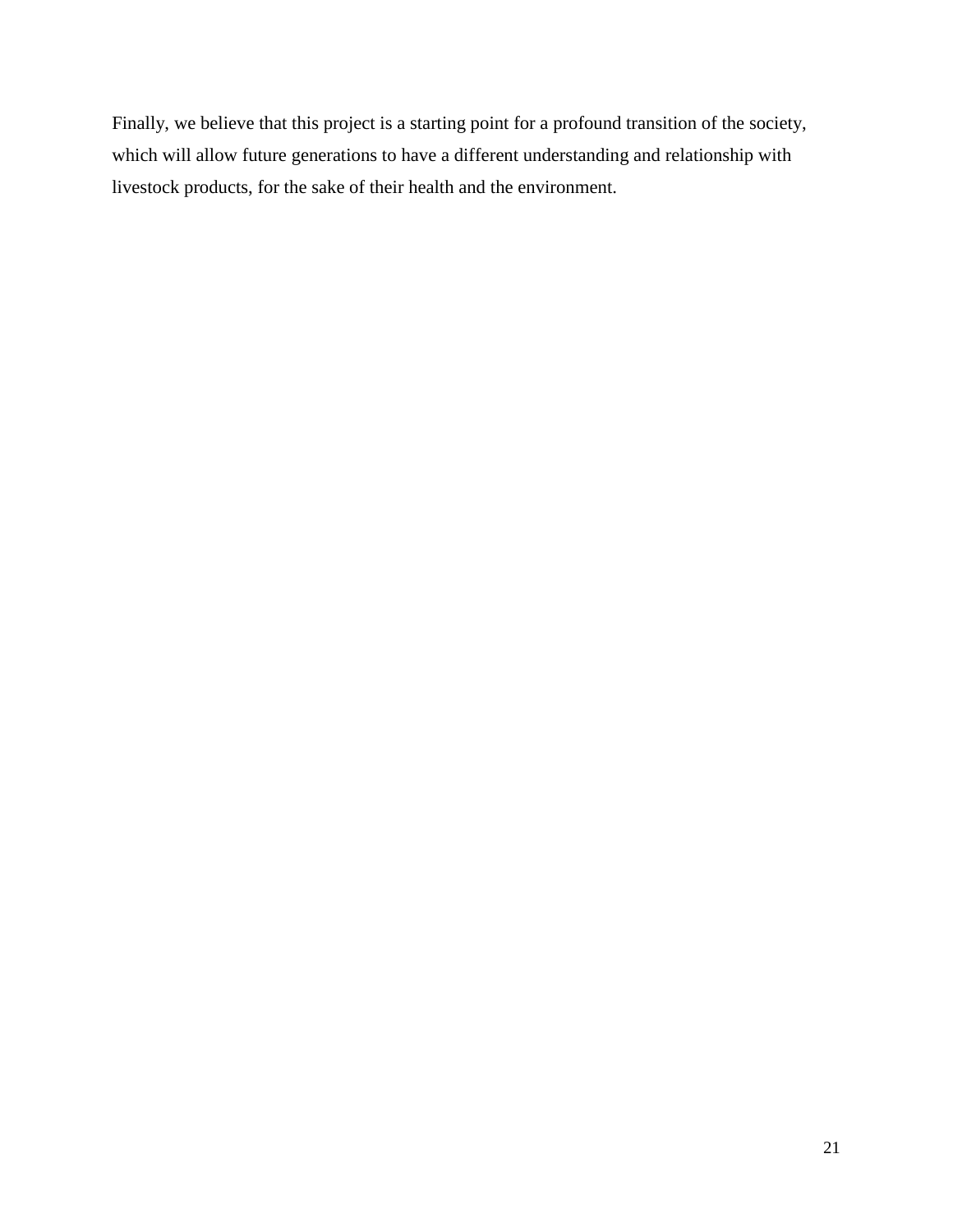# **BIBLIOGRAPHY**

# **Primary sources:**

Paris Agreement 2016

Kyoto Protocol 1997

United Nations Framework Convention on Climate Change 1992

## **Secondary sources:**

## **Books and Journals**

A. Lory, John and Massey, Ray. Associate Professors of Extension, University of Missouri; Brad Joern, Professor, Purdue University. ´*Using manure as a fertilizer for crop production*´ (2015) <https://www.epa.gov/sites/production/files/2015- 07/documents/2006\_8\_25\_msbasin\_symposia\_ia\_session8.pdf> Accessed 13 April 2018

Abadie L.M et al, *Using food taxes and subsidies to achieve emission reduction targets in Norway* (2015) J. Clean. Prod <http://dx.doi.org/10.1016/j.jclepro.2015.09.054> accessed in 5 April 2018

Apostolidis C and McLeay, Fraser, *Should we stop meating like this? Reducing meat consumption through substitution*, Food Policy (Vol 65, 2016)

Bailey R, Froggatt A and Wellesley L, *Livestock – Climate Change's Forgotten Sector Global Public Opinion on Meat and Dairy Consumption* (2014) *<*[https://www.chathamhouse.org/sites/files/chathamhouse/field/field\\_document/20141203Livest](https://www.chathamhouse.org/sites/files/chathamhouse/field/field_document/20141203LivestockClimateChangeForgottenSectorBaileyFroggattWellesleyFinal.pdf) [ockClimateChangeForgottenSectorBaileyFroggattWellesleyFinal.pdf](https://www.chathamhouse.org/sites/files/chathamhouse/field/field_document/20141203LivestockClimateChangeForgottenSectorBaileyFroggattWellesleyFinal.pdf) > accessed 16 April 2018

Beauchemin K and Mcallister T, *Dietary mitigation of enteric methane from cattle* (2009) Nutr. Natur. Resour.

<https://www.researchgate.net/publication/285089037\_Dietary\_mitigation\_of\_enteric\_methane\_ from\_cattle\_CAB\_Reviews\_perspectives\_in\_agriculture\_veterinary\_science> Accessed on 23 April 2018

Beugnet F., Chalvet-Monfray, K, *Impact of climate change in the epidemiology of vector-borne diseases in domestic carnivores* (2013) 36 (6) CMID <http://www.sciencedirect.com/science/article/pii/S014795711300057X> Acessed on 20 April 2018

Black A. and Rayner M., *Just read the label* (1992) OJLS

Bonnet C et al. *An environmental tax towards more sustainable food: empirical evidence of the consumption of animal products in France* (2016) 147 Ecological economics

Caro, Dario et al. *Toward a more consistent combined approach of reduction targets and climate policy regulations: The illustrative case of a meat tax in Denmark* (2017) Food Policy

Davis S., Caldeira K., *Consumption-based accounting of CO2 emissions* (2010) PRoc.Natl. Acad. Sci. U.S.A. 12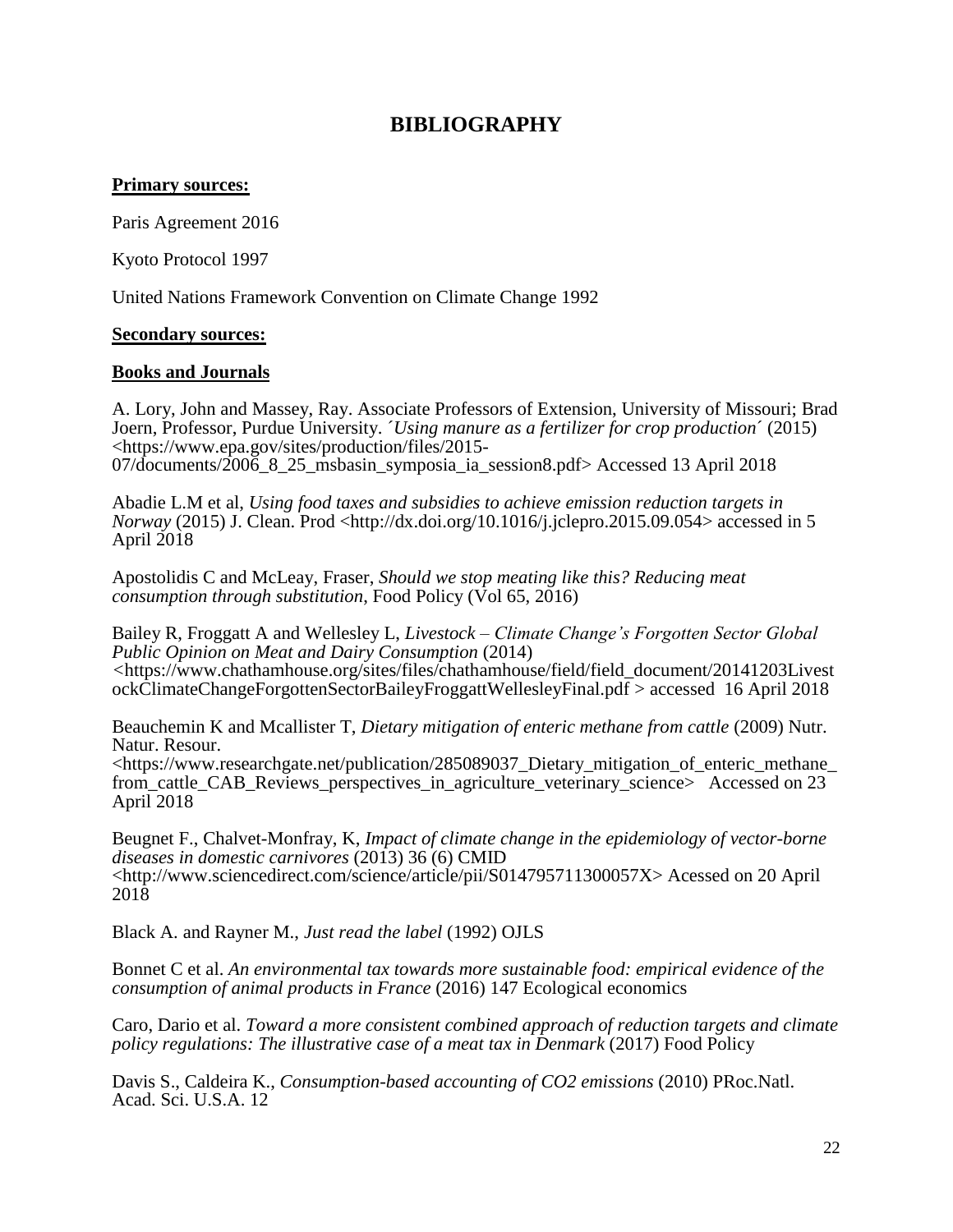Doreau M et al., *Water use by livestock: A global perspective for a regional issue?* (Animal Frontiers, Volume 2, Issue 2, 1, 2012)

Edjabou L and Smed S, *The effect of using consumption taxes on foods to promote climate friendly diets and the case of Denmark* (2013) Food Policy

Gerda I.J. Feunekes et al, *Front-of-pack nutrition labelling: Testing effectiveness of different nutrition labelling formats front-of-pack in four European countries* (2008) 50 Apettite

Hartikainen H. et al, *Livestock production: recent trends, future prospects* (2010) Philos Trans R Soc

Hartikainen H. et al, *The Finish consumer perceptions of carbon footprints* (2013) Journal of Cleaner Production  $\langle$ https://doi.org/10.1016/j.jclepro.2013.09.018>

Harvell C.D. et al., *Climate warming and disease risks for terrestrial and marine biota* (2002) Science 296 <https://people.ucsc.edu/~cwilmers/ENVS220/Harvell%20et%20al%202002%20Science.pdf> Accessed on 23 April 2018

Herrero M. et al, *Roles of livestock in developing countries* (2013) CUP <https://www.cambridge.org/core/journals/animal/article/roles-of-livestock-in-developingcountries/F349D13CBF84599AF44952632BC2E48C/core-reader>

International Organization for Standardization, ISO 14040, *Environmental management – life cycle assessment – principles and framework*, 2006

Jensen JS and Smed S, *The Danish Tax On Saturated Fat – Short Run Effects On Consumption, Substitution Patterns And Consumer Prices Of Fats* (2013) 42 Food Policy

Kroenke CH et al., *High-and low-fat dairy intake, recurrence, and mortality after breast cancer diagnosis* (2013) J Natl Cancer Inst

Lanou AJ, Berkow and Susan, *Calcium, dairy products, and bone health in children and young adults: a reevaluation of the evidence* (2005) 115 (3) Pediatrics

Larson, *Milk and lactose intakes and ovarian cancer risk in the Swedish Mammography Cohort* (2004) *Am J Clin Nutr*

M. Melissa et al, *Climate change and livestock: Impacts, adaptation, and mitigation* (2017) SD [<https://www.sciencedirect.com/science/article/pii/S221209631730027X>](https://www.sciencedirect.com/science/article/pii/S221209631730027X) accessed 2 April 2018

Nardone A et al*., Effect of climate changes on animal production and sustainability of livestock system* (2010) LIVEST <10.1016/j.livsci.2010.02.011> Accessed 15 April 2018.

Neff RA, Chan IL and Smith KC, *Yesterday's Dinner, Tomorrow's Weather, Today's News? US Newspaper Coverage of Food System Contributions to Climate Change* (2009) 12 Public Health Nutrition 1006

Nnoaham E, Kelechi et al*, Modelling income group differences in the health and economic impacts of targeted food taxes and subsidies* (2009) OJLS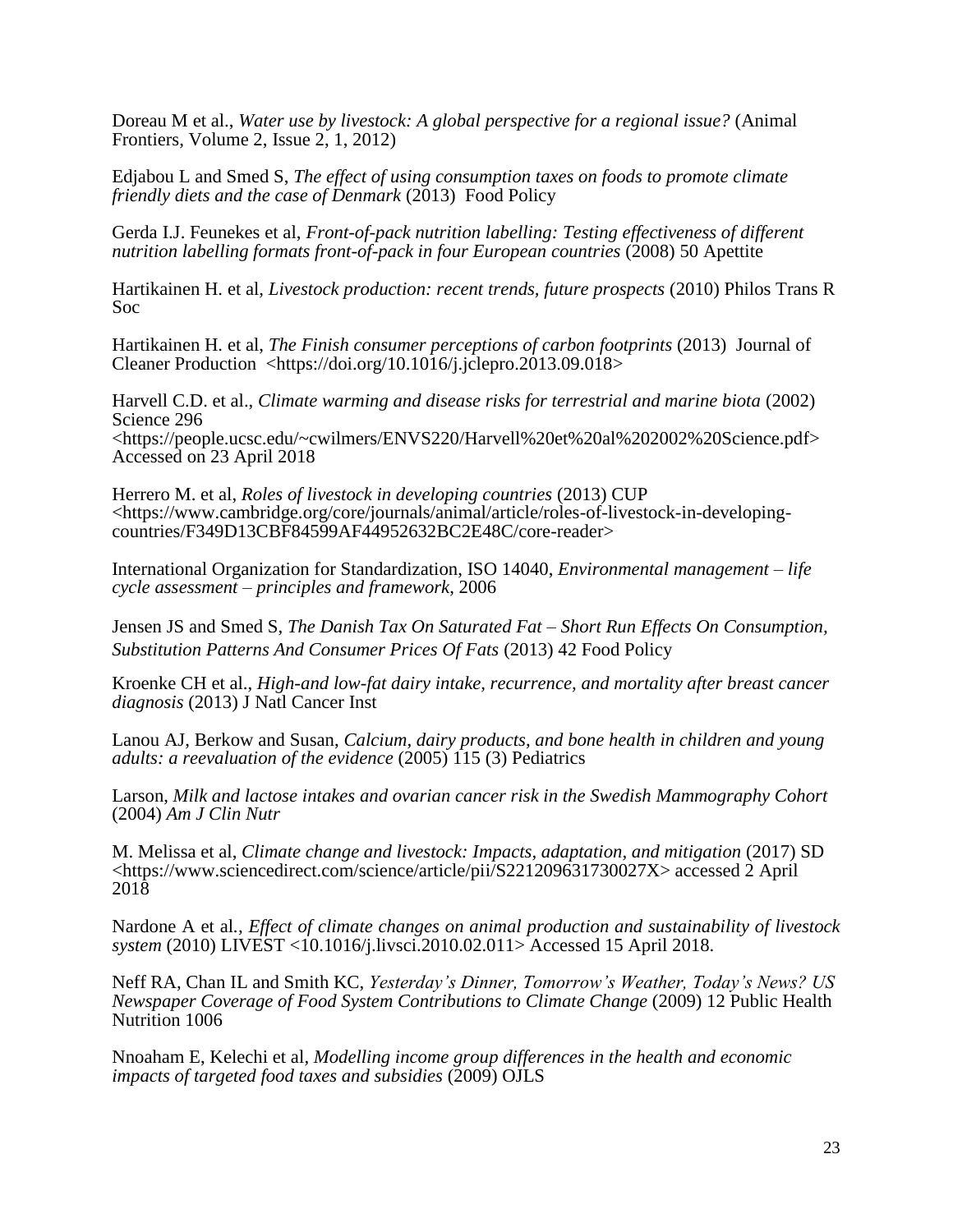O'Sullivan B and Strek C, *Forestry and Agriculture under the UNFCCC: A Jigsaw Waiting to be Assembled*? (The Oxford Handbook of International Climate Change Law, 2016)

Peng, Wu, Bo, Xia, and Xianbo, Zhao, *The importance of use and end-of-life phases to the life cycle greenhouse gas emissions of concrete – A review*, Renewable and Sustainable Energy Reviews (Vol 37, 2014)

Qin L*, Milk consumption is a risk factor for prostate cancer in Western countries: evidence from cohort studies* (2007) Asia Pac J Clin Nutr

Rojas-Downing M. et al, *Climate Change and livestock: Impacts, adaptation and mitigation (*Climate Risk Management, 2017)

Sall S, *Environmental food taxes and inequalities simulation of a meat tax in Sweden* (2015) Food Policy

Sall S, Gren IM*, Effects of an environmental tax on meat and dairy consumption in Sweden* (2015) Food Policy

Smed S, Jensen JD and Denver S*, Socio-economic characteristics and the effect of taxation as a health policy instrument* (2007) 32 Food Policy

Thornton P.K. et al., *The impacts of climate change on livestock and livestock systems in developing countries: A review of what we know and what we need to know* (2009) ILRI <https://www.sciencedirect.com/science/article/pii/S0308521X09000584> Accessed on 25 April 2018

Thornton P, *Livestock production: recent trends, future prospects* (2010) J R SOC

Thornton P, Herrero M and Ericksen P, *Livestock and climate change* (2011) Livestock Exchange Issue Brief

Vallgårda S, L HolmJ Jensen, *The Danish Tax On Saturated Fat: Why It Did Not Survive* (2014) 69 European Journal of Clinical Nutrition

Verschuuren J, *The Paris Agreement on Climate Change: Agriculture and Food security* (2016) 4 EJRR <https:www.cambridge.org/core> accessed 16 April 2018

Verschuuren J, *Towards a regulatory design for Reducing Emissions from Agriculture: Lessons from* Australia's Carbon Farming Initiative (Vol 7, Issue 1, 2017)

Vuuren V and others, *Outlook on agricultural change and its drivers*, In International Assessment of Agricultural Knowledge, Science and Technology, Agriculture at a crossroads (Island Press 2009)

Weis T, *The Ecological Hoofprint : The Global Burden of Industrial Livestock* (2013). Zed **Books** 

Wirsenius S., Hedenus F., Mohlin K., *Greenhouse gas taxes on animal food products: rationale tax scheme and climate mitigation effects* (2011) Clim. Change

# **Websites**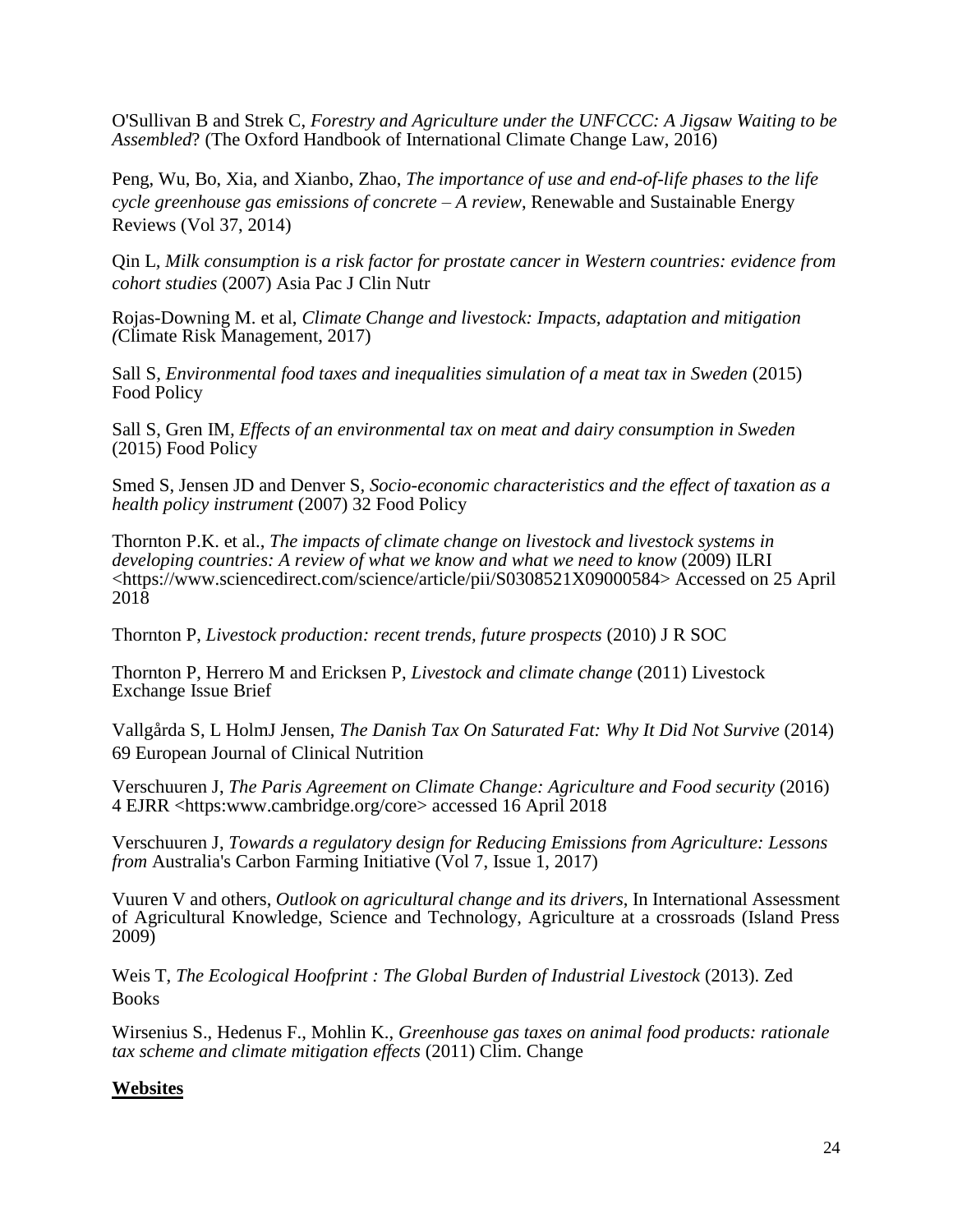Carbon Trust, *Certification* (2018) [<https://www.carbontrust.com/client](https://www.carbontrust.com/client-services/certification/certification/)[services/certification/certification/](https://www.carbontrust.com/client-services/certification/certification/) > accessed on 10 May 2018

Cattle Ranching and Deforestation. (2005). FAO

Ernest and Young, *Chain reaction: how blockchain technology could revolutionize the finance function* (2016) [<http://www.ey.com/Publication/vwLUAssets/EY-chain-reaction/\\$FILE/EY](http://www.ey.com/Publication/vwLUAssets/EY-chain-reaction/$FILE/EY-chain-reaction-how-blockchain-technology-could-revolutionize-the-finance-function.pdf)[chain-reaction-how-blockchain-technology-could-revolutionize-the-finance-function.pdf>](http://www.ey.com/Publication/vwLUAssets/EY-chain-reaction/$FILE/EY-chain-reaction-how-blockchain-technology-could-revolutionize-the-finance-function.pdf) accessed 7 May 2018.

Fao.org. (2017). *Livestock Solutions for Climate Change*. [online] Available at: [http://www.fao.org/3/a-i8098e.pdf\[](http://www.fao.org/3/a-i8098e.pdf)Accessed 12 Aug. 2018]

Frans W.H, Fresco, Kampers and Louise, *Food Transitions 2030* (2017) [<http://library.wur.nl/WebQuery/wurpubs/fulltext/423601>](http://library.wur.nl/WebQuery/wurpubs/fulltext/423601) accessed on 30 April 2018

Goodland R, *Livestock and Climate Change* (World Watch, 2009) [<http://www.worldwatch.org/files/pdf/Livestock%20and%20Climate%20Change.pdf> accessed](http://www.worldwatch.org/files/pdf/Livestock%20and%20Climate%20Change.pdf)  [21 April 2018](http://www.worldwatch.org/files/pdf/Livestock%20and%20Climate%20Change.pdf)

Ipcc.ch. (2018). *What is the Greenhouse Effect?*. [online] Available at: [https://www.ipcc.ch/publications\\_and\\_data/ar4/wg1/en/faq-1-3.html](https://www.ipcc.ch/publications_and_data/ar4/wg1/en/faq-1-3.html) [Accessed 12 Aug. 2018].

MacMillan S, Could animals help solve the worlds calorie as well as hidden hunger (2017) < [https://clippings.ilri.org/2017/10/16/could-animals-help-solve-the-worlds-calorie-as-well-as](https://clippings.ilri.org/2017/10/16/could-animals-help-solve-the-worlds-calorie-as-well-as-hidden-hunger-ilris-delia-grace-on-world-food-day/)[hidden-hunger-ilris-delia-grace-on-world-food-day/](https://clippings.ilri.org/2017/10/16/could-animals-help-solve-the-worlds-calorie-as-well-as-hidden-hunger-ilris-delia-grace-on-world-food-day/)

Miles C, *Blockchain security: What keeps your transaction data safe?* (IBM Blockchain blog, 12 December 2017) [<https://www.ibm.com/blogs/blockchain/2017/12/blockchain-security-what](https://www.ibm.com/blogs/blockchain/2017/12/blockchain-security-what-keeps-your-transaction-data-safe/)[keeps-your-transaction-data-safe/](https://www.ibm.com/blogs/blockchain/2017/12/blockchain-security-what-keeps-your-transaction-data-safe/) > accessed 7 May 2018.

Rodrigues, *how animal agriculture affects our planet* (2017) <https://animalagclimatechange.org/2017/how-animal-agriculture-affects-our-planet/> accessed 20 April 2018

The Danish Council on Ethics, *The Ethical Consumer, Climate damaging food* (2016) Prod <http://www.etiskraad.dk/~/media/Etisk-Raad/en/Publications/Climate-damaging-foods-2016.pdf, accessed in july 2018

United Nations, *Total Greenhouse Gas Emissions* (2010) <https://unstats.un.org/unsd/environment/air\_greenhouse\_emissions.htm> accessed on 15 May 2018

Vennard D, *We are lousy describing sustainable food it does not have to be way* (2017) <http://www.wri.org/blog/2017/03/were-lousy-describing-sustainable-food-it-doesnt-have-be-way>

World Health Organization, *Q&A on the carcinogenicity of the consumption of red meat and processed meat* (2015) <http://www.who.int/features/qa/cancer-red-meat/en/> accessed 22 April 2018